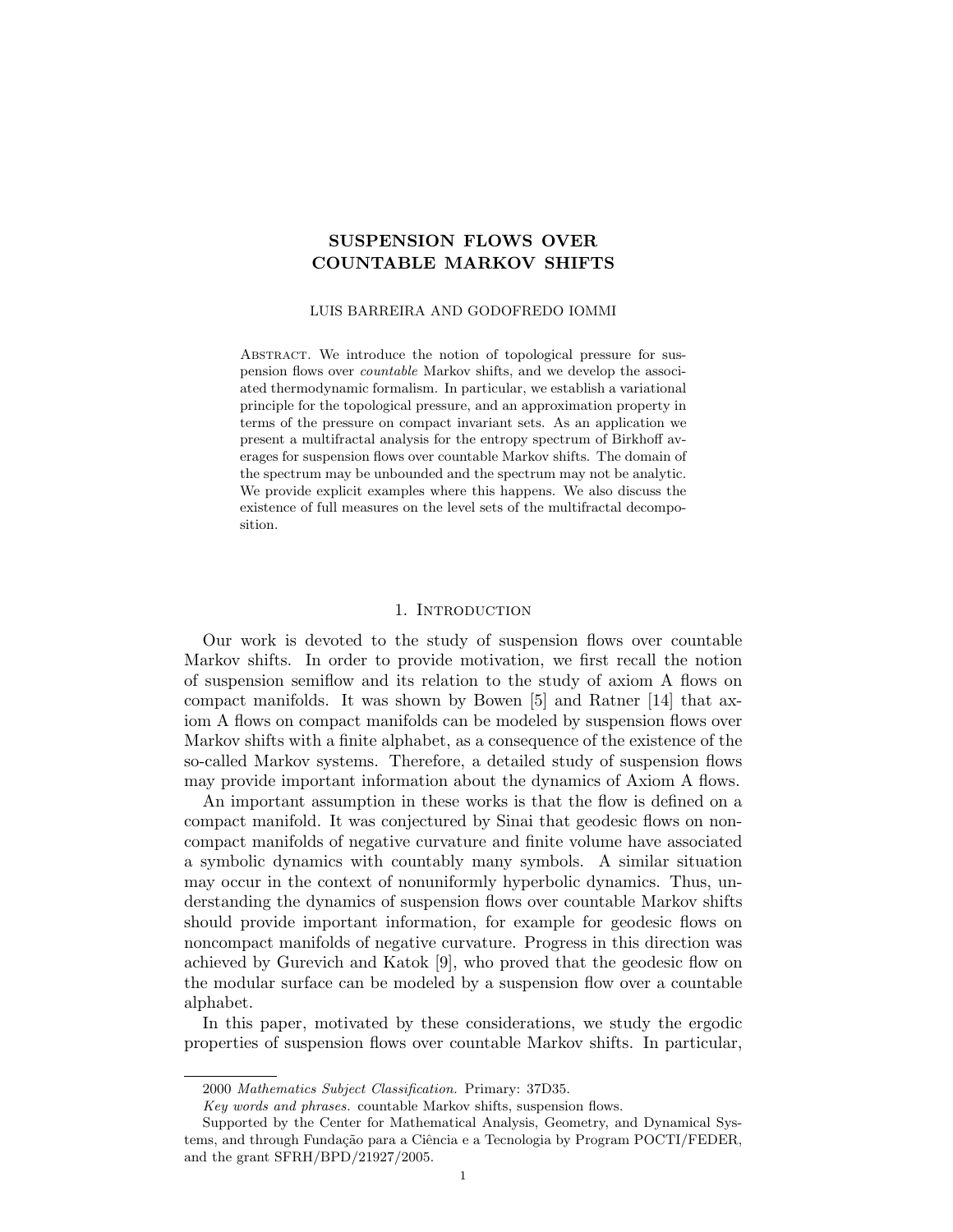we develop a thermodynamic formalism for these flows. We also use it to obtain a multifractal analysis of Birkhoff averages.

In the case of Markov shifts with a finite alphabet there is a canonical identification between the invariant probability measures for the suspension flow and the shift map (in the base of the flow); see Section 2.1 for details. This relation was exploited by Bowen and Ruelle (see [6]) to prove that the properties of the topological pressure for the suspension flow are similar to those of the topological pressure for the Markov shift. In the case of countable Markov shifts, a bijection between invariant probability measures for the suspension flow and the shift on the base may not exist, because the height function may not be integrable with respect to some measures invariant under the shift. Therefore, the thermodynamic formalism for the suspension flow need not to be related to the one on the base. Thus, one needs to introduce a new topological pressure.

We propose a notion of topological pressure based on the Gurevich pressure for countable Markov shifts (see the work by Sarig [15] and Section 2.2 for definitions), and on the relation used by Bowen and Ruelle to translate problems for the flow into problems for the Markov shift. Our notion extends the notion of entropy for suspension flows over countable Markov shifts introduced by Savchenko (see [17]), although he considered height functions depending only on the first coordinate. We establish several properties of the pressure, namely a variational principle (see Theorem 2) and an approximation property in terms of the pressure on compact invariant sets (see Theorem 1). Examples are provided in Section 4.

As an application of the above construction, we present a multifractal analysis for the entropy spectrum of Birkhoff averages for suspension flows over countable Markov chains (see Theorem 10). For this we also need to introduce a notion of topological entropy on noncompact sets that in general are not subsets of compact invariant sets (contrarily to what happens in Bowen's classical notion of topological entropy on noncompact sets). We note that our notion of topological entropy is an extension both of Bowen's notion and of the topological entropy obtained from our notion of topological pressure simply by considering the zero potential.

Our work on the multifractal analysis extends results obtained by Barreira and Saussol [2, 3] and Pesin and Sadovskaya [13] for suspension flows over finite Markov shifts as well as results by Iommi [10] for countable Markov shifts. We recall that for suspension flows over finite Markov shifts the entropy spectrum is analytic and has bounded domain. In strong contrast, in the case of countable Markov shifts the spectrum may have unbounded domain and need not be analytic. We give explicit examples where this happens (see Section 5.4). We also provide a classification of the spectra for which there exist full measures on the level sets of the multifractal decomposition (see Theorem 12).

Acknowledgements. We would like to thank Claudia Valls for her help. We also would like to thank the referees for the careful reading of our manuscript and for many suggestions.

# 2. Preliminaries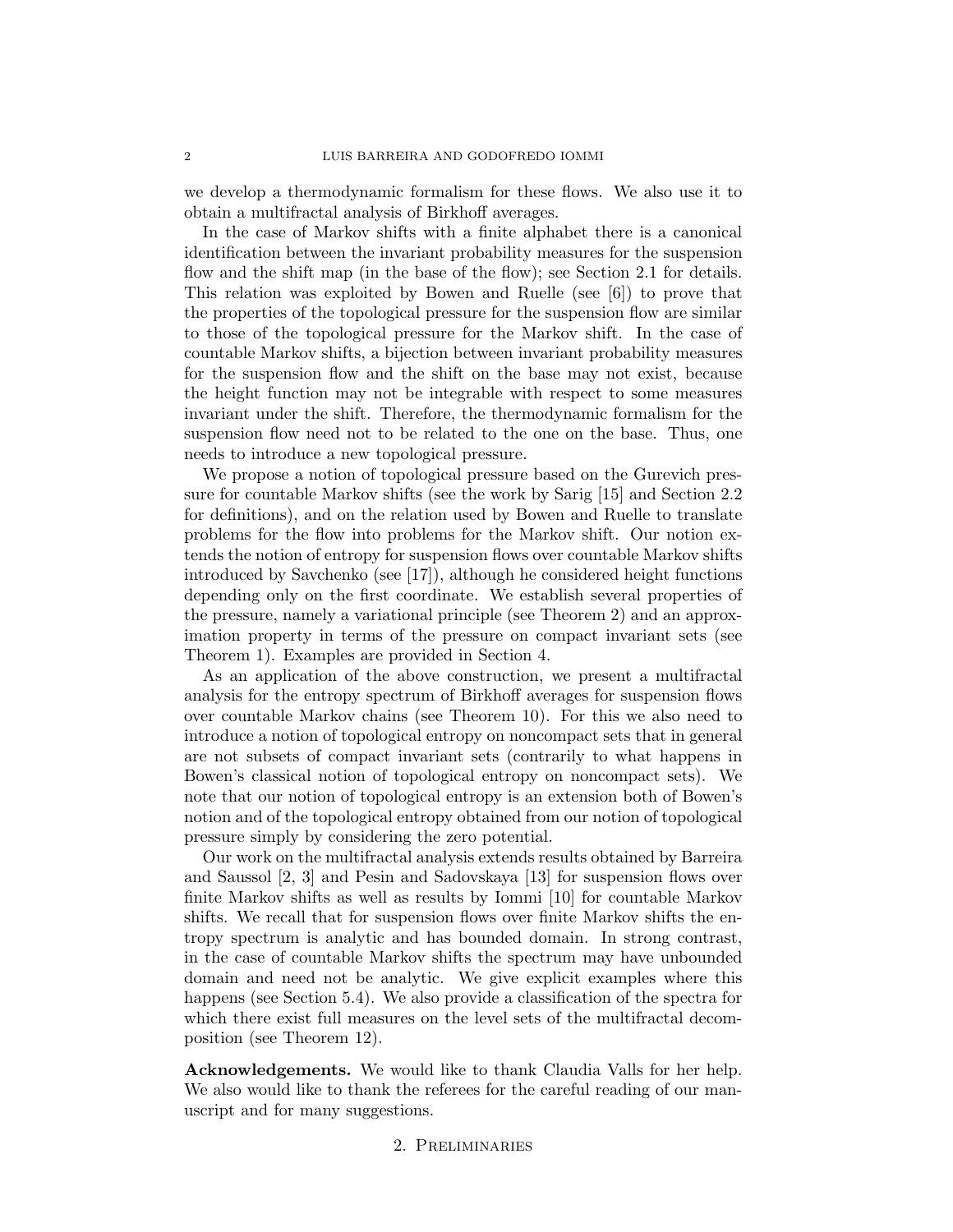2.1. Suspension flows and invariant measures. Let  $\sigma \colon \Sigma \to \Sigma$  be a one-sided Markov shift with a countable alphabet *S*. This means that there exists a matrix  $(t_{ij})_{S\times S}$  of zeros and ones (with no row and no column made entirely of zeros) such that

$$
\Sigma = \{ x \in S^{\mathbb{N}_0} : t_{x_i x_{i+1}} = 1 \text{ for every } i \in \mathbb{N}_0 \},
$$

and the shift map is defined by  $\sigma(x_0x_1 \cdots) = (x_1x_2 \cdots)$ . Sometimes we simply say that  $\sigma$  is a *countable Markov shift*. Let now  $\tau \colon \Sigma \to \mathbb{R}^+$  be a continuous function and consider the space

$$
Y = \{(x, t) \in \Sigma \times \mathbb{R} : 0 \le t \le \tau(x)\},\tag{1}
$$

with the points  $(x, \tau(x))$  and  $(\sigma(x), 0)$  identified for each  $x \in \Sigma$ . The *suspension semiflow* over  $\sigma$  with *height function*  $\tau$  is the semiflow  $\Phi = (\varphi_t)_{t>0}$ on *Y* defined by

$$
\varphi_t(x, s) = (x, s + t) \text{ whenever } s + t \in [0, \tau(x)].
$$

In the case of two-sided Markov shifts we can define a suspension flow  $(\varphi_t)_{t\in\mathbb{R}}$ in a similar manner.

We denote by  $\mathcal{M}_{\Phi}$  the space of  $\Phi$ -invariant probability measures on *Y*. Recall that a measure  $\mu$  on *Y* is  $\Phi$ -invariant if  $\mu(\varphi_t^{-1}A) = \mu(A)$  for every  $t \geq 0$  and every measurable set  $A \subset Y$ . We also consider the space  $\mathcal{M}_{\sigma}$  of  $\sigma$ invariant probability measures on  $\Sigma$ . Given a continuous function  $\phi: \Sigma \to \mathbb{R}$ we consider the set

$$
\mathcal{M}_{\sigma}(\phi) := \left\{ \nu \in \mathcal{M}_{\sigma} : -\int_{\Sigma} \phi \, d\nu < \infty \right\}.
$$

One can easily verify that if  $\nu$  is a  $\sigma$ -invariant measure on  $\Sigma$ , possibly infinite, such that  $\int_{\Sigma} \tau \, d\nu < \infty$  and *m* is the Lebesgue measure on R, then the finite measure induced on *Y* by the product measure  $\nu \times m$  is  $\Phi$ -invariant. Moreover, when  $\tau$  is bounded away from zero there is a canonical identification between  $\mathcal{M}_{\Phi}$  and  $\mathcal{M}_{\sigma}(-\tau)$ . Namely, the map  $R: \mathcal{M}_{\sigma}(-\tau) \to \mathcal{M}_{\Phi}$ defined by

$$
R(\nu) = (\nu \times m)|_Y / (\nu \times m)(Y) \tag{2}
$$

is a bijection. We note that if  $\sigma \colon \Sigma \to \Sigma$  is a Markov shift with a finite alphabet then  $\tau$  is bounded and bounded away from zero (since  $\Sigma$  is compact). In particular  $\int_{\Sigma} \tau \, d\nu < \infty$  for every  $\nu \in \mathcal{M}_{\sigma}$ . Therefore, in this case  $\mathcal{M}_{\sigma}(-\tau) = \mathcal{M}_{\sigma}$  and the map R is a bijection between  $\mathcal{M}_{\Phi}$  and  $\mathcal{M}_{\sigma}$ . We emphasize that in the general case of countable Markov shifts the map *R* need not be a bijection and this causes additional difficulties.

Given a continuous function  $g: Y \to \mathbb{R}$  we define a function  $\Delta_q: \Sigma \to \mathbb{R}$  by

$$
\Delta_g(x) = \int_0^{\tau(x)} g(x, t) dt.
$$

Clearly,  $\Delta_q$  is also continuous. We have

$$
\int_{Y} g \, dR(\nu) = \frac{\int_{\Sigma} \Delta_g \, d\nu}{\int_{\Sigma} \tau \, d\nu}.
$$
\n(3)

When  $\sigma$  is a Markov shift with a finite alphabet and  $q: Y \to \mathbb{R}$  is Hölder continuous, it was shown by Bowen and Ruelle in [6] (see also [12]) that the topological pressure of *g* with respect to the semiflow  $\Phi$ , denoted by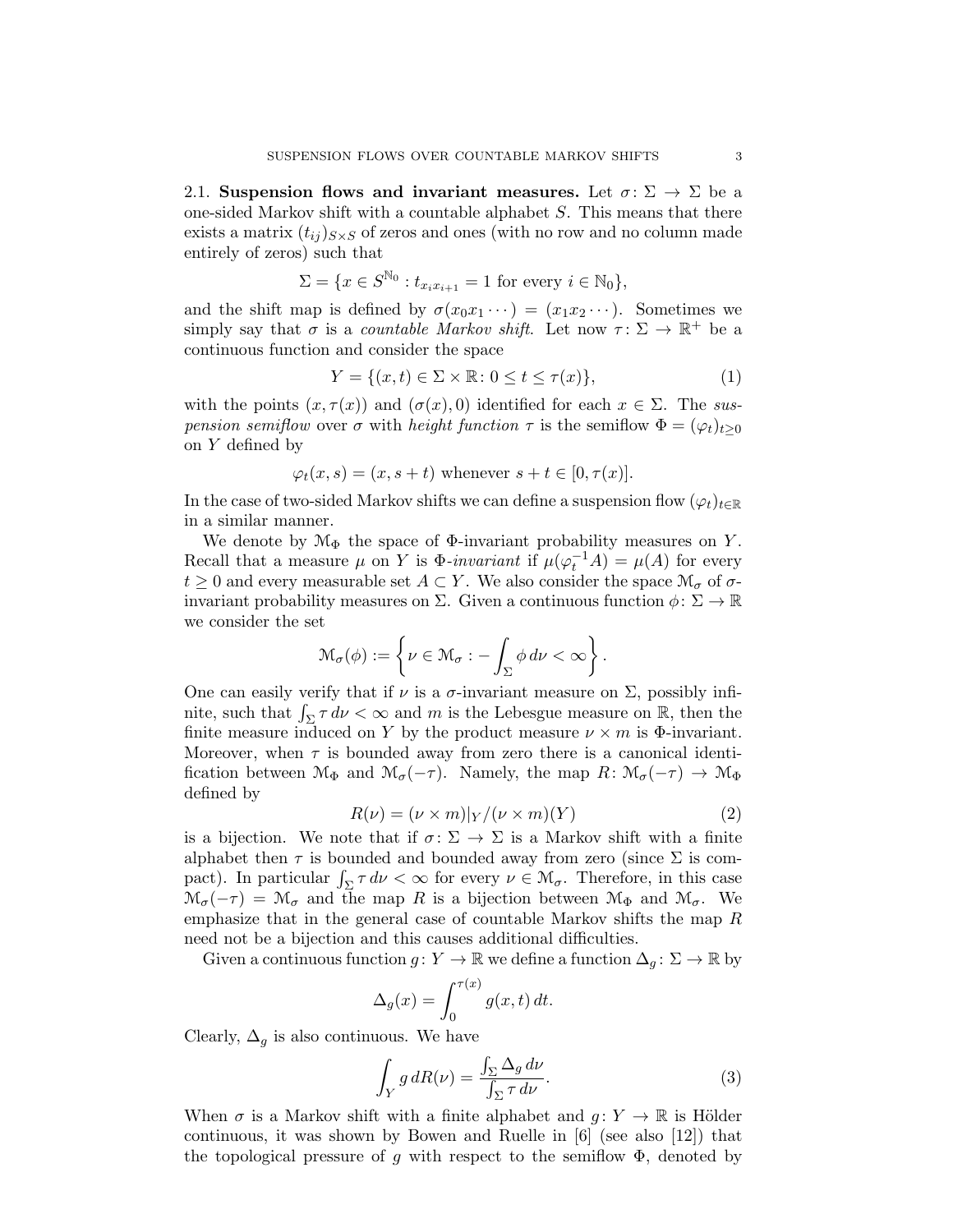$P_{\Phi}(q)$ , is related to the topological pressure *P* with respect to the shift by the formula

$$
P(\Delta_g - P_{\Phi}(g)\tau) = 0.
$$

This relation relies on the fact that in this case *R* is a bijection and on the variational principle for the topological pressure (together with (3)).

2.2. Thermodynamic formalism for countable Markov shifts. We recall here some notions from the thermodynamic formalism for countable shifts. We refer to [15, 16] for more details.

Let  $\sigma \colon \Sigma \to \Sigma$  be a topologically mixing countable Markov shift. This means that  $\sigma|\Sigma$  is a topologically mixing dynamical system when  $\Sigma$  is equipped with the topology generated by the cylinder sets

$$
C_{a_0 \cdots a_n} = \{ x \in \Sigma : x_i = a_i \text{ for } i = 0, \ldots, n \}. \tag{4}
$$

Given a function  $\phi \colon \Sigma \to \mathbb{R}$  we define

$$
V_n(\phi) := \sup\{|\phi(x) - \phi(y)| : x, y \in \Sigma, x_i = y_i \text{ for } i = 0, ..., n-1\},\
$$

where  $x = (x_0x_1 \cdots)$  and  $y = (y_0y_1 \cdots)$ . We say that  $\phi$  is *locally Hölder* if there exist constants  $B > 0$  and  $\theta \in (0,1)$  such that  $V_n(\phi) \leq B\theta^n$  for all  $n \in \mathbb{N}$ . Note that since nothing is required for  $n = 0$  a locally Hölder function is not necessarily bounded.

We now introduce the notion of (topological) pressure for a countable Markov shift. Fix a symbol  $i_0$  in the alphabet *S* and let  $\phi \colon \Sigma \to \mathbb{R}$  be a locally Hölder function. The so-called *Gurevich pressure* of  $\phi$  was introduced by Sarig in [15] as

$$
P_{\sigma}(\phi) = \lim_{n \to \infty} \frac{1}{n} \log \sum_{x:\sigma^n x = x} \exp \left( \sum_{i=0}^{n-1} \phi(\sigma^i x) \right) \chi_{C_{i_0}}(x),
$$

where  $\chi_{C_{i_0}}(x)$  is the characteristic function of the cylinder  $C_{i_0} \subset \Sigma$  (see (4)). Since  $\sigma$  is topologically mixing one can show that  $P_{\sigma}(\phi)$  does not depend on  $i_0$ . Furthermore, the following properties hold:

1. (approximation property) if

 $\mathcal{K} := \{ K \subset \Sigma : K \neq \emptyset \text{ compact and } \sigma\text{-invariant} \},\$ 

then

$$
P_{\sigma}(\phi) = \sup \{ P_{\sigma|K}(\phi) : K \in \mathcal{K} \},\tag{5}
$$

where  $P_{\sigma|K}(\phi)$  is the classical topological pressure on *K*;

2. (variational principle) if  $\sup_{\Sigma} \phi < \infty$  then

$$
P_{\sigma}(\phi) = \sup \left\{ h_{\mu}(\sigma) + \int_{\Sigma} \phi \, d\mu : \mu \in \mathcal{M}_{\sigma}(\phi) \right\}.
$$
 (6)

There is a certain class of countable Markov shifts for which the thermodynamic formalism is particularly similar to the one for Markov shifts with a finite alphabet. We say that  $\Sigma$  satisfies the *big images and preimages property (BIP property)* if there exist  $b_1, b_2, \ldots, b_n \in S$  such that for every

$$
a \in S
$$
 there exist  $i, j \in S$  with  $t_{b_i} a t_{ab_j} = 1$ .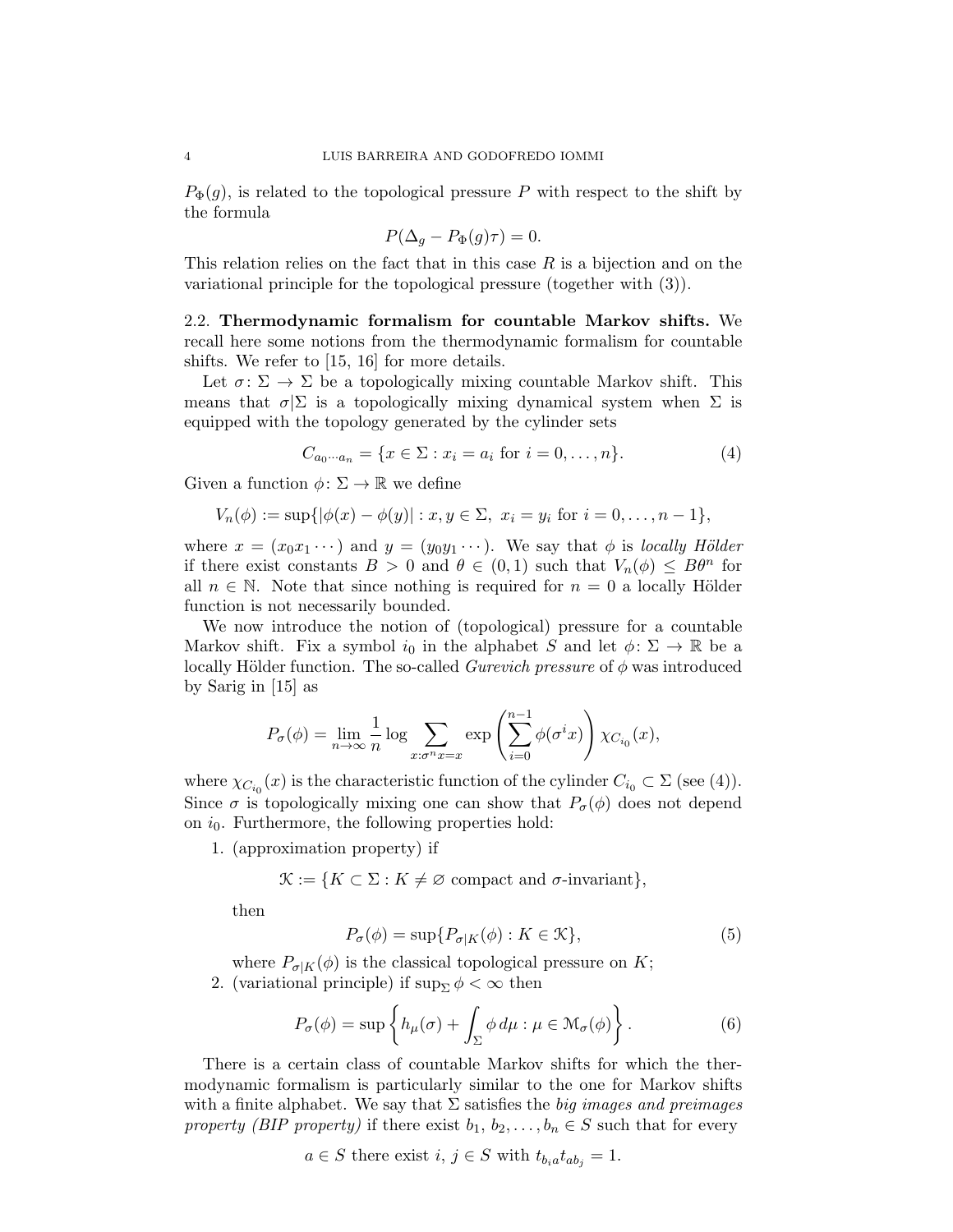Here  $t_{ij}$  are the entries of the transition matrix of  $\Sigma$ . We say that  $\mu \in \mathcal{M}_{\sigma}$  is a *Gibbs measure* for the function  $\phi \colon \Sigma \to \mathbb{R}$  if for some constants  $P, C > 0$ and every  $n \in \mathbb{N}$  and  $x \in C_{a_0 \cdots a_n}$  we have

$$
\frac{1}{C} \le \frac{\mu(C_{a_0 \cdots a_n})}{\exp(-nP + \sum_{i=0}^n \phi(\sigma^k x))} \le C.
$$

It was proved by Sarig in [16] that a locally Hölder function  $\phi$  with finite Gurevich pressure has an invariant Gibbs measure if and only if  $\Sigma$  satisfies the BIP property. The "if" part also follows from work of Mauldin and Urbanski in [11] (see [16] for details). Moreover, if  $\Sigma$  satisfies the BIP property then the function  $t \mapsto P_{\sigma}(t\phi)$  is real analytic for  $t > 1$ .

2.3. The Bowen–Walters distance. Bowen's notion of topological entropy on an arbitrary subset of a compact invariant set requires a distance on the ambient space. In the case of suspension flows one uses the distance introduced by Bowen and Walters in [7], that we briefly recall in this section. Bowen's notion of topological entropy will be used in Section 5.1 (see (16)).

Let again  $\sigma \colon \Sigma \to \Sigma$  be a countable Markov shift. Given  $\theta \in (0,1)$ , we define a distance on  $\Sigma$  by

$$
d_{\Sigma}(x,y) = \theta^{\sup\{n \in \mathbb{N}_0 : x_n \neq y_n\}}.
$$

When  $\tau = 1$  on  $\Sigma$ , we introduce the so-called Bowen–Walters distance  $d_1$ on *Y* in the following manner. Given  $x, y \in \Sigma$  and  $t \in [0, 1]$  we define the length of the *horizontal segment*  $[(x, t), (y, t)]$  by

$$
\rho_h((x,t),(y,t))=(1-t)d_{\Sigma}(x,y)+td_{\Sigma}(\sigma x,\sigma y).
$$

Note that

$$
\rho_h((x,0),(y,0)) = d_{\Sigma}(x,y)
$$
 and  $\rho_h((x,1),(y,1)) = d_{\Sigma}(\sigma x, \sigma y).$ 

Furthermore, given  $(x, t)$ ,  $(y, s) \in Y$  on the same orbit we define the length of the *vertical segment*  $[(x, t), (y, s)]$  by

$$
\rho_v((x,t),(y,s)) = \inf\{|r| : \varphi_r(x,t) = (y,s) \text{ and } r \in \mathbb{R}\}\
$$

Finally, given arbitrary points  $(x, t)$ ,  $(y, s) \in Y$  the distance  $d_1((x, t), (y, s))$ is defined as the infimum of the lengths of paths between  $(x, t)$  and  $(y, s)$ composed of a finite number of horizontal and vertical segments.

For an arbitrary height function  $\tau$ , the Bowen–Walters distance  $d_Y$  on *Y* between the points  $(x, t)$ ,  $(y, s) \in Y$  is defined by

$$
d_Y((x,t),(y,s)) = d_1((x,t/\tau(x)),(y,s/\tau(s))).
$$

## 3. Topological pressure for suspension semiflows

3.1. Notion of topological pressure. We now start developing a thermodynamic formalism for suspension semiflows over *countable* Markov shifts. Consider the suspension semiflow  $\Phi$  over the countable Markov shift  $\sigma$  with height function  $\tau$  locally Hölder and bounded away from zero. For a continuous function  $g: Y \to \mathbb{R}$  such that  $\Delta_q$  is locally Hölder, we define the *topological pressure* of *g* with respect to Φ by

$$
P_{\Phi}(g) := \inf\{t \in \mathbb{R} : P_{\sigma}(\Delta_g - t\tau) \le 0\}
$$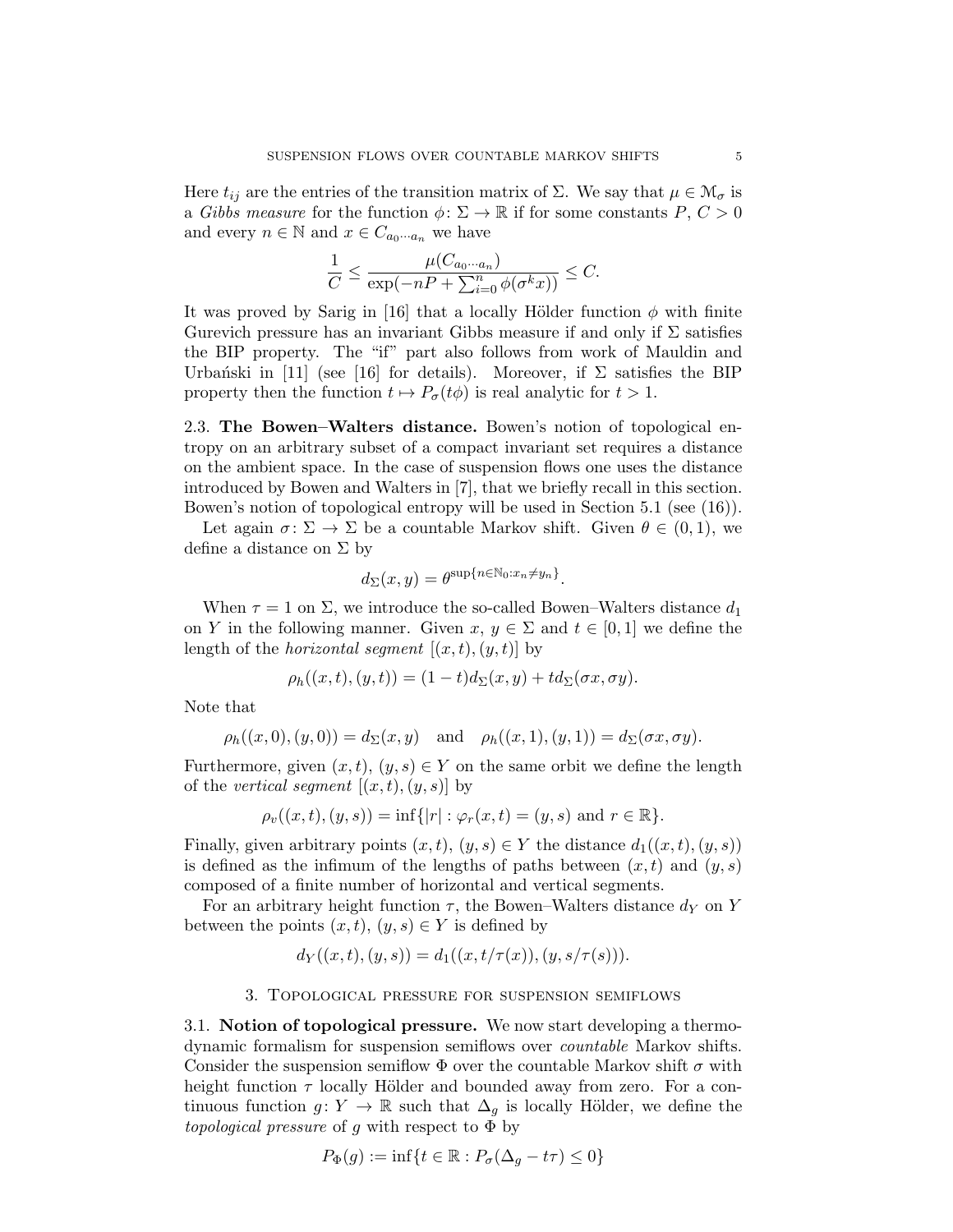(with the convention that  $P_{\Phi}(g) = \infty$  when the infimum is taken over the empty set). Here  $P_{\sigma}$  is the Gurevich pressure.

We also define the *topological entropy* of the suspension semiflow Φ by

$$
h(\Phi) := P_{\Phi}(0) = \inf \{ t \in \mathbb{R} : P_{\sigma}(-t\tau) \le 0 \}.
$$
 (7)

Savchenko [17] was the first to introduce the notion of entropy of a suspension flow over a *countable* Markov shift. More precisely, he considered the particular case of height functions depending only on the first coordinate, i.e.,  $\tau(x) = \tau(x_0)$ , and he defined the topological entropy of  $\Phi$  by

$$
\bar{h}(\Phi) := \sup \{ h_{\mu}(\varphi_1) : \mu \in \mathcal{M}_{\Phi} \}.
$$

On the other hand, he did not assume  $\tau$  to be bounded away from zero. The difficulty that arises from this is that the map *R* defined by (2) may not be a bijection (it may not be surjective, in which case certain measures in  $\mathcal{M}_{\Phi}$  are of the form  $\nu \times m$ , where  $\nu$  is an infinite  $\sigma$ -invariant measure on  $\Sigma$  and *m* is the Lebesgue measure). Savchenko proved in [17, Theorem 2] that  $h(\Phi) = \inf\{t : P_{\sigma}(-t\tau) \leq 0\}$ . Therefore, when  $\tau$  depends only on the first coordinate and is bounded away from zero, we have  $h(\Phi) = h(\Phi)$ , i.e., the two notions coincide.

Example 1. *Even when the Gurevich entropy of the Markov shift in the base is infinite the entropy of the suspension semiflow may be finite. For example, let*  $\sigma: \Sigma \to \Sigma$  *be the full shift on the countable alphabet*  $S = \mathbb{N}$ *, and let*  $\tau: \Sigma \to \mathbb{R}^+$  *be the height function defined by* 

$$
\tau(x) = \log(x_0(x_0 + 1)), \text{ where } x = (x_0 x_1 \cdots). \tag{8}
$$

*In this case*  $h(\sigma) = \infty$ *. Since we are considering the full shift, a point*  $x \in C_{i_0}$ *satisfies*  $\sigma^n x = x$  *if and only if it is obtained by repeating a finite sequence*  $i_0j_1 \cdots j_{n-1}$ , with  $j_1, \ldots, j_{n-1} \in \mathbb{N}$ . Therefore, for a function  $\phi(x) = \phi(x_0)$ *we have*

$$
P(-t \log \phi) = \lim_{n \to \infty} \frac{1}{n} \log \sum_{\sigma^n x = x} \prod_{i=0}^{n-1} (\phi(\sigma^i x))^{-t} \chi_{C_{i_0}}(x)
$$
  
\n
$$
= \lim_{n \to \infty} \frac{1}{n} \log \sum_{j_1, j_2, \dots, j_{n-1} \in \mathbb{N}} \lambda_{i_0}^{-t} (\lambda_{j_1} \dots \lambda_{j_{n-1}})^{-t}
$$
  
\n
$$
= \lim_{n \to \infty} \frac{-1}{n} \log \lambda_{i_0}^{-t} + \lim_{n \to \infty} \frac{1}{n} \log \left( \sum_{i=1}^{\infty} (\lambda_i^{-t}) \right)^{n-1}
$$
  
\n
$$
= \log \sum_{i=1}^{\infty} \lambda_i^{-t}.
$$
  
\n(9)

*In particular, for the function*  $\tau$  *in* (8) *we obtain* 

$$
P(-t\tau) = \log \sum_{n=1}^{\infty} \left( \frac{1}{n(n+1)} \right)^t.
$$

*Hence,*  $h(\Phi) = 1 = \inf\{t : P_{\sigma}(-t\tau) \leq 0\}.$ 

**Example 2.** *The equation*  $P(\Delta_q - t\tau) = 0$  *may have no root. Let again*  $\sigma: \Sigma \to \Sigma$  *be the full shift on a countable alphabet. Let*  $\alpha(n) = 2n(\log 2n)^2$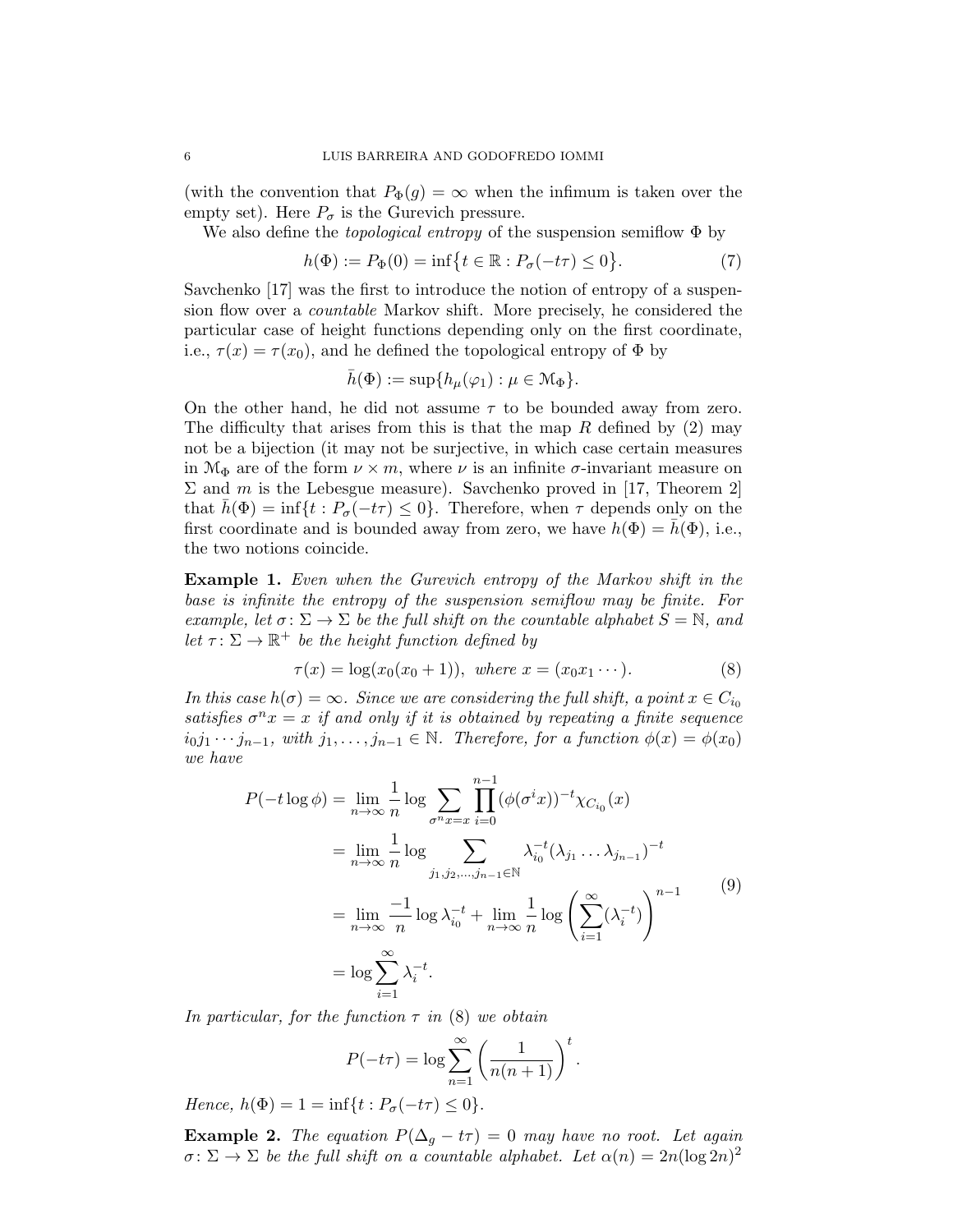*and take*  $N > 0$  *such that*  $\sum_{n>N} \alpha(n)^{-1} < 1$ . We consider the height *function*  $\tau : \Sigma \to \mathbb{R}^+$  *defined by* 

$$
\tau(x) = \log \alpha(x_0 + N), \text{ where } x = (x_0 x_1 \cdots).
$$

*Then*

$$
P_{\sigma}(-t\tau) = \begin{cases} \infty & \text{if } t < 1, \\ negative & \text{if } t \ge 1. \end{cases}
$$

 $For t \geq 1$  *this follows from* (9) *and the choice of N. Hence, the topological entropy of the associated suspension semiflow* Φ *is*

$$
h(\Phi) = 1 = \inf\{t : P_{\sigma}(-t\tau) \le 0\},\,
$$

*and*  $P_{\sigma}(-h(\Phi)\tau) < 0$ *.* 

3.2. Basic properties of the pressure. In the next statement the pressure is described as the supremum over the compact invariant sets.

Theorem 1 (Approximation property). *Let* Φ *be a suspension semiflow on Y over a countable Markov shift.* If  $g: Y \to \mathbb{R}$  *is a continuous function such that*  $\Delta_q$  *is locally Hölder and bounded above, then* 

$$
P_{\Phi}(g) = \sup \{ P_{\Phi|K}(g) : K \subset Y \text{ compact and } \Phi\text{-invariant} \}.
$$

*Proof.* By the classical theory, for any compact sets  $K_1 \subset K_2 \subset Y$  we have

$$
P_{\Phi|K_1}(g) \le P_{\Phi|K_2}(g).
$$

It follows from (5) that

$$
P_{\Phi}(g) = \inf \left\{ t \in \mathbb{R} : \sup_{K \in \mathcal{K}} P_{\sigma|K}(\Delta_g - t\tau) \le 0 \right\}
$$
  
 
$$
\ge \inf \left\{ t \in \mathbb{R} : P_{\sigma|K}(\Delta_g - t\tau) \le 0 \right\} = P_{\Phi|K}(g)
$$
 (10)

for each compact set  $K \subset \Sigma$ . On the other hand, by (5), the topological pressure of the Markov shift satisfies

 $P_{\sigma}(\Delta_q - t\tau) = \sup \{ P_{\sigma|K}(\Delta_q - t\tau) : K \subset \Sigma \text{ compact and } \sigma\text{-invariant} \}.$  (11)

Let  $Y_K \subset Y$  be the compact and  $\Phi$ -invariant set having for base the compact and  $\sigma$ -invariant set  $K \subset \Sigma$ . Let also  $P_{\Phi|Y_K}(g)$  be the unique real number satisfying

$$
P_{\sigma|K}(\Delta_g - P_{\Phi|Y_K}(g)\tau) = 0\tag{12}
$$

(compactness ensures that such a number exists). Note that  $P_{\Phi|Y_K}(g)$  is indeed the topological pressure of *g* on *YK*.

Setting

 $A := \sup\{P_{\Phi|Y_K}(g) : K \subset Y \text{ compact and } \Phi\text{-invariant}\},\$ 

it follows from (10) that  $A \leq P_{\Phi}(g)$ . We claim that equality holds. Assume on the contrary that  $A < P_{\Phi}(g)$  and let  $s \in (A, P_{\Phi}(g))$  (we can assume that *A* is finite, since otherwise the result is immediate). Since  $\tau$  is positive, the function  $t \mapsto P_{\sigma|K}(\Delta_q - t\tau)$  is decreasing. Since  $s > A$ , it follows from (11) and (12) that  $P_{\sigma|K}(\Delta_g - s\tau) \leq 0$  for every compact  $\sigma$ -invariant set  $K \subset \Sigma$ , and hence  $P_{\sigma}(\Delta_g - s\tau) \leq 0$ . On the other hand, since  $s < P_{\Phi}(g)$  we have  $P_{\sigma}(\Delta_g - s\tau) > 0$ . This contradiction proves the result.  $P_{\sigma}(\Delta_q - s\tau) > 0$ . This contradiction proves the result.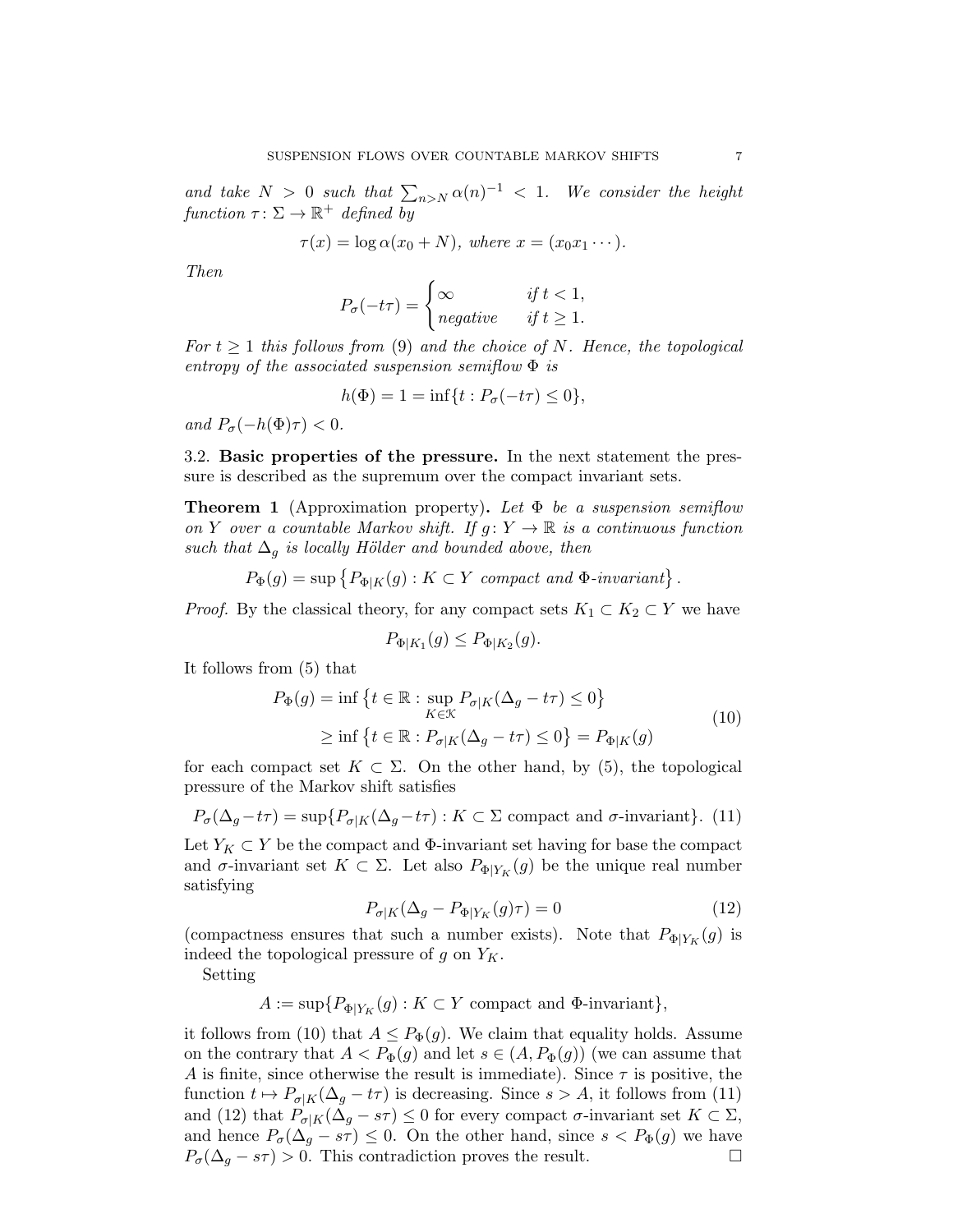By Theorem 1 the topological pressure  $P_{\Phi}$  is a convex function of *g*, since it is the supremum of convex functions.

We now establish a variational principle for suspension semiflows over countable Markov shifts.

Theorem 2 (Variational principle). *Let* Φ *be a suspension semiflow on Y over a countable Markov shift.* If  $g: Y \to \mathbb{R}$  is a continuous function such *that*  $\Delta_g$  *is locally Hölder and bounded above, then* 

$$
P_{\Phi}(g) = \sup \left\{ h_{\mu}(\Phi) + \int_{Y} g d\mu : \mu \in \mathcal{M}_{\Phi} \text{ and } -\int_{Y} g d\mu < \infty \right\}.
$$
 (13)

*Proof.* Set  $\mathcal{N} = \mathcal{M}_{\sigma}(-\tau) \cap \mathcal{M}_{\sigma}(\Delta_q)$ . By the variational principle for countable Markov shifts (see (6)), for each  $t > P_{\Phi}(g)$  we have

$$
0 \ge P_{\sigma}(\Delta_g - t\tau)
$$
  
\n
$$
\ge \sup \left\{ h_{\nu}(\sigma) + \int_{\Sigma} \Delta_g \, d\nu - t \int_{\Sigma} \tau \, d\nu : \nu \in \mathcal{N} \right\},
$$

since  $\mathcal{N} \subset \mathcal{M}_{\sigma}(\Delta_q - t\tau)$ . Therefore,

$$
0 \ge \sup \left\{ \int_{\Sigma} \tau \, d\nu \left( \frac{h_{\nu}(\sigma)}{\int_{\Sigma} \tau \, d\nu} + \frac{\int_{\Sigma} \Delta_g \, d\nu}{\int_{\Sigma} \tau \, d\nu} - t \right) : \nu \in \mathbb{N} \right\}.
$$
 (14)

For every  $\nu \in \mathcal{N}$  we have

$$
\int_Y g d(\nu \times m) < \infty \quad \text{if and only if} \quad \int_{\Sigma} \Delta_g d\nu < \infty.
$$

Since  $\tau > 0$ , by (3) and Abramov's formula, it follows from (14) that

$$
0 \geq \sup \left\{ h_{\mu}(\Phi) + \int_{Y} g d\mu - t : \mu \in \mathcal{M}_{\Phi} \text{ and } - \int_{Y} g d\mu < \infty \right\}.
$$

That is,  $P \le t$  where *P* is the supremum in (13). Hence,  $P \le P_{\Phi}(q)$ .

For the reverse inequality, let  $K \subset Y$  be a compact  $\Phi$ -invariant set. Then

$$
\sup \left\{ h_{\mu}(\Phi|K) + \int_{K} g \, d\mu : \mu \in \mathcal{M}_{\Phi|K} \right\} \le P.
$$

By Theorem 1 we obtain  $P_{\Phi}(g) \leq P$  and the proof is complete.  $\Box$ 

Setting  $q = 0$  in Theorems 1 and 2 we obtain the following.

Theorem 3. *Let* Φ *be a suspension semiflow on Y over a countable Markov shift. Then*

$$
h(\Phi) = \sup \{ h(\Phi|K) : K \subset Y \text{ compact and } \Phi\text{-invariant} \}
$$
  
= 
$$
\sup \{ h_{\mu}(\Phi) : \mu \in \mathcal{M}_{\Phi} \}.
$$

Let now  $g: Y \to \mathbb{R}$  be a continuous function such that  $\Delta_g$  is locally Hölder. A measure  $\mu \in \mathcal{M}_{\Phi}$  is called an *equilibrium measure* for g if

$$
P_{\Phi}(g) = h_{\mu}(\Phi) + \int_{Y} g \, d\mu.
$$

We will use the notation  $u_g = \Delta_g - P_{\Phi}(g)\tau$ .

Theorem 4. *Let* Φ *be a suspension semiflow on Y over a countable Markov shift, and let*  $g: Y \to \mathbb{R}$  *be a continuous function such that*  $\Delta_q$  *is locally Hölder and bounded above. Then the following properties are equivalent:*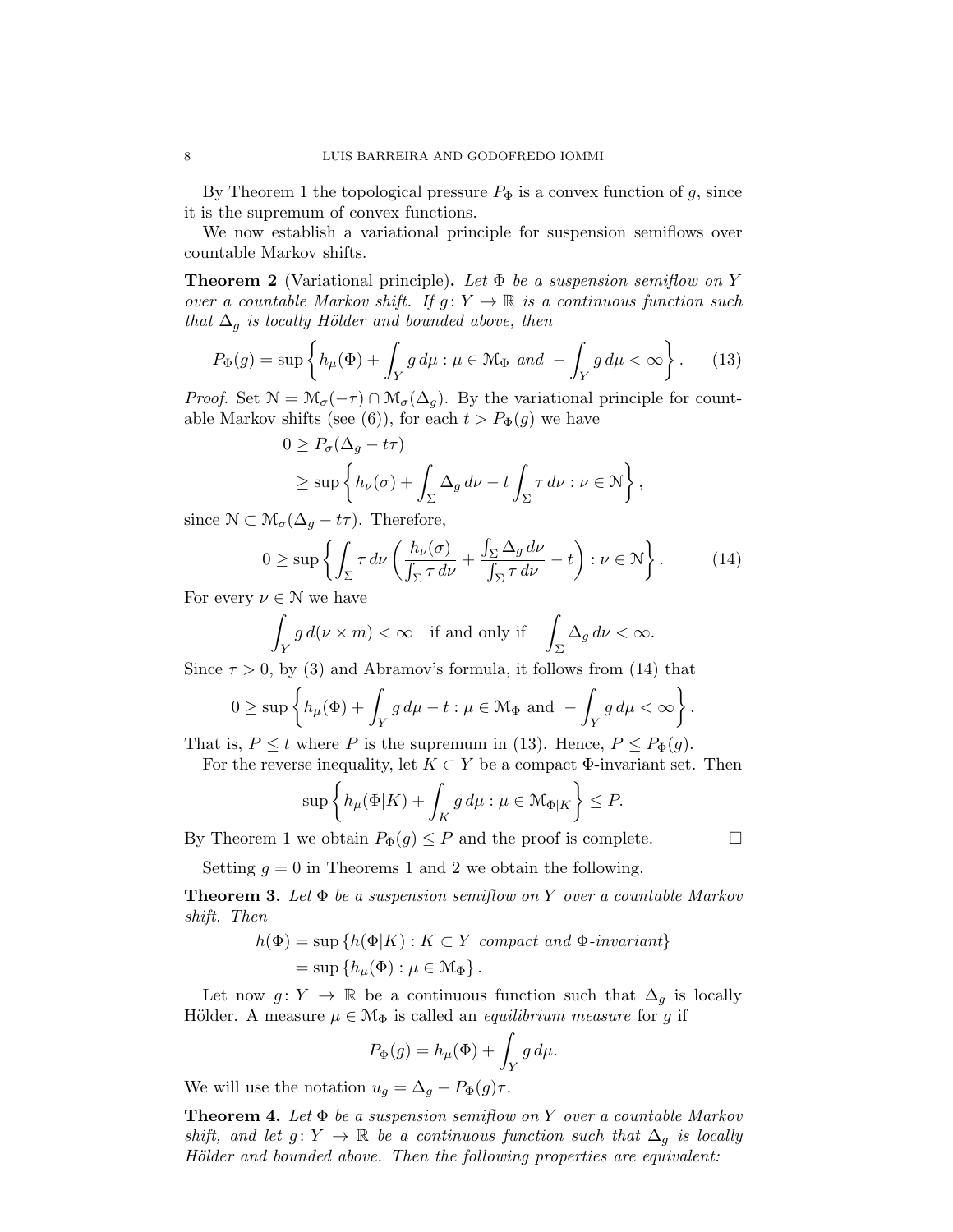- 1. *there is an equilibrium measure*  $\mu_g \in \mathcal{M}_{\Phi}$  *for g*;
- 2.  $P_{\sigma}(u_g) = 0$  *and there is an equilibrium measure*  $\nu_q \in M_{\sigma}(-\tau)$  *for*  $u_q$ *.*

*Proof.* By the definition of topological pressure  $P_{\sigma}(u_g) \leq 0$ . We assume first that  $P_{\sigma}(u_q) < 0$ . By (6), given  $\nu \in \mathcal{M}_{\sigma}(-\tau)$  we have

$$
h_{\nu}(\sigma)+\int_{\Sigma}\Delta_g\,d\nu-P_{\Phi}(g)\int_{\Sigma}\tau\,d\nu<0
$$

Since  $\mathcal{M}_{\sigma}(-\tau)$  can be identified with  $\mathcal{M}_{\Phi}$ , using Abramov's formula we obtain that for every  $\mu \in \mathcal{M}_{\Phi}$ ,

$$
h_\mu(\Phi)+\int_Y g\,d\mu
$$

and there are no equilibrium measures in this case.

Assume now that  $P_{\sigma}(u_g) = 0$ , and let  $\nu_g \in \mathcal{M}_{\sigma}(-\tau)$  be an equilibrium measure for *ug*. Then

$$
P_{\sigma}(u_g) = h_{\nu_g}(\sigma) + \int_{\Sigma} u_g \, d\nu_g = 0.
$$

Set  $\mu_g = R(\nu_g)$ . Since  $\nu_g \in M_\sigma(-\tau)$  we have  $\int_{\Sigma} \tau \, d\nu_g < \infty$ , and thus

$$
P_{\Phi}(g) = \frac{h_{\nu_g}(\sigma)}{\int_{\Sigma} \tau \, d\nu_g} + \frac{\int_{\Sigma} \Delta_g \, d\nu_g}{\int_{\Sigma} \tau \, d\nu_g} = h_{\mu_g}(\Phi) + \int_Y g \, d\mu_g.
$$

This shows that  $\mu_g$  is an equilibrium measure for  $g$ . On the other hand, if we start with an equilibrium measure  $\mu_g$  for  $g$ , then

$$
P_{\Phi}(g) = h_{\mu_g}(\Phi) + \int_Y g \, d\mu_g.
$$

The measure  $\mu_g$  is obtained from a product measure  $\nu_g \times m$  for some  $\nu_g \in$  $\mathcal{M}_{\sigma}(-\tau)$ . Therefore, using Abramov's formula,

$$
0 = P_{\sigma}(u_g) \ge h_{\nu_g}(\sigma) + \int_{\Sigma} u_g \, d\nu_g = 0.
$$

In particular,  $\nu_g$  is an equilibrium measure for  $u_g$ . This completes the proof.  $\Box$ 

An equilibrium measure for the zero function *g* ≡ 0 is called a *measure of maximal entropy*. Theorem 4 implies that the following are equivalent:

- 1. there is a measure of maximal entropy in  $M_{\Phi}$ ;
- 2.  $P_{\sigma}(-h(\Phi)\tau) = 0$  and  $-h(\Phi)\tau$  has an equilibrium measure in  $\mathcal{M}_{\sigma}(-\tau)$ .

### 4. Examples

4.1. Bounded height function. When the height function is bounded, the properties of the pressure on the base (for the Markov shift) can be translated to the pressure for the flow. We note that when the height function  $\tau$  is bounded, the map  $R: \mathcal{M}_{\sigma} \to \mathcal{M}_{\Phi}$  in (2) is a bijection (since  $\mathcal{M}_{\sigma}(-\tau) = \mathcal{M}_{\sigma}$ ).

Proposition 5. *If the height function is bounded, then either the equation*  $P_{\sigma}(\Delta_g - t\tau) = 0$  *has a root or*  $P_{\sigma}(\Delta_g - t\tau) = \infty$  *for every*  $t \in \mathbb{R}$ *.*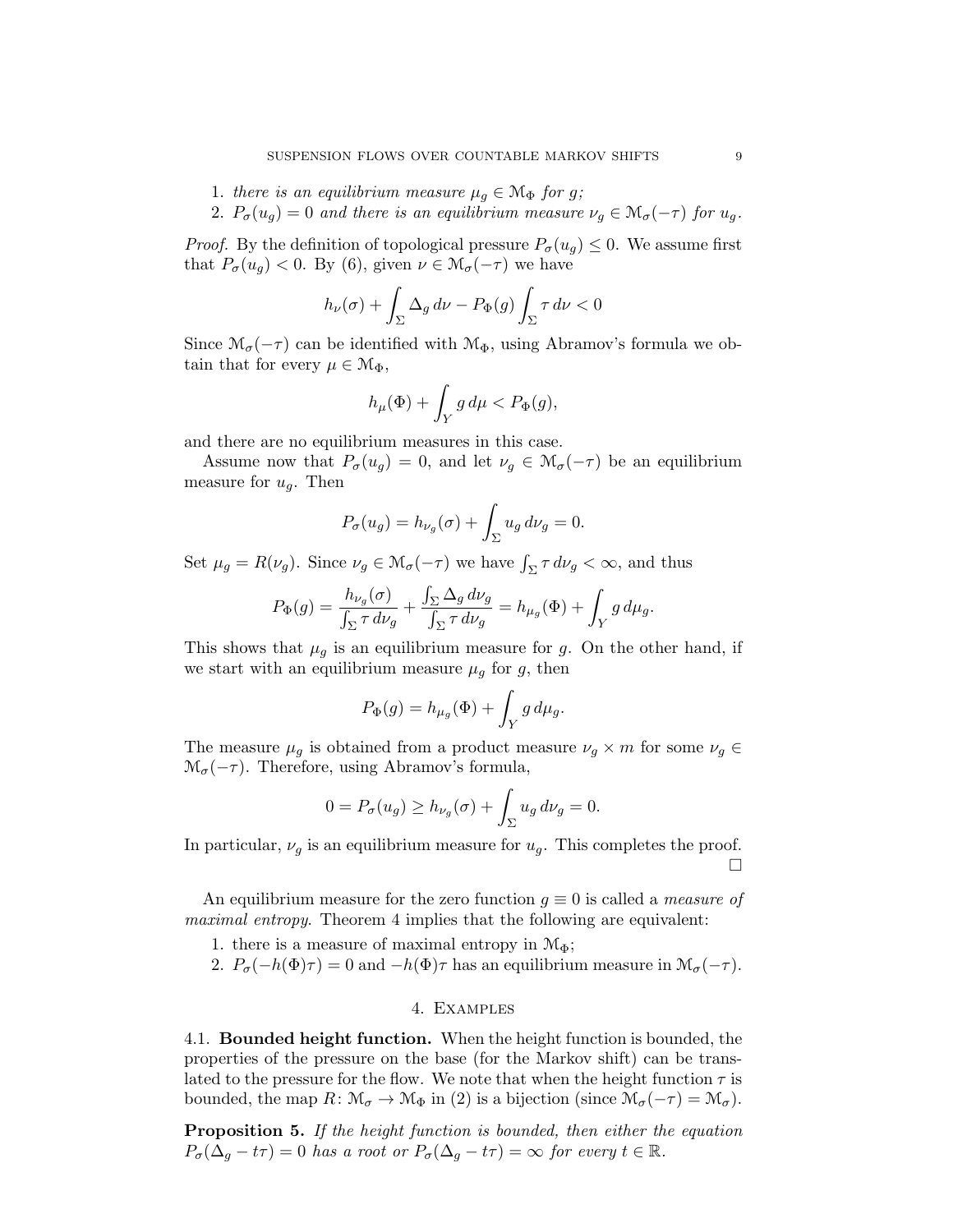*Proof.* If  $P_{\sigma}(\Delta_g) = \infty$  then  $P_{\Phi}(g) = \infty$ . Assume now that  $P_{\sigma}(\Delta_g) < \infty$ . Taking numbers  $s, S > 0$  such that  $s \leq \tau \leq S$ , we obtain

$$
-tS + P_{\sigma}(\Delta_g) \le P_{\sigma}(\Delta_g - t\tau) \le -ts + P_{\sigma}(\Delta_g).
$$

Also, there exist numbers  $t_s, t_s \in \mathbb{R}$  such that

$$
0 \le -t_s s + P_\sigma(\Delta_g) < \infty \quad \text{and} \quad -\infty < -t_S S + P_\sigma(\Delta_g) \le 0.
$$

The result follows from the continuity of the pressure.  $\Box$ 

Proposition 6 (BIP shift). *Assume that* σ *satisfies the BIP property, and let*  $g: Y \to \mathbb{R}$  *be a continuous function such that*  $\Delta_g$  *is locally Hölder. If the height function is bounded, then the function*  $t \mapsto P_{\Phi}(tg)$ *, when finite, is real analytic.*

*Proof.* Recall that when  $\sigma$  satisfies the BIP property and  $\Delta_q$  is locally Hölder, the function  $t \mapsto P_{\sigma}(\Delta_q - t\tau)$ , when finite, is real analytic. The result now follows from the implicit function theorem:  $P_{\sigma}(\Delta_g - P_{\Phi}(g)\tau) = 0$ , and in order to verify the nondegeneracy condition note that

$$
\frac{\partial}{\partial t}P_{\sigma}(\Delta_g - t\tau)\Big|_{t=s} = -\int_{\Sigma} \tau \, d\mu < 0,
$$

where  $\mu$  denotes the equilibrium measure of  $\Delta_g - s\tau$ .

### 4.2. Bounded potentials and BIP shifts. We now assume that:

- 1.  $\sigma$  satisfies the BIP property;
- 2.  $g: Y \to \mathbb{R}$  is bounded and  $\Delta_g$  is locally Hölder;
- 3. there exists  $t_c > 0$  such  $P_{\sigma}(-t\tau) < \infty$  for every  $t > t_c$ ,

$$
\lim_{t \to t_c^+} P_{\sigma}(-t\tau) = \infty \quad \text{and} \quad \lim_{t \to \infty} P_{\sigma}(-t\tau) = -\infty. \tag{15}
$$

**Proposition 7.** *The equation*  $P_{\sigma}(\Delta_g - t\tau) = 0$  *has a root.* 

*Proof.* If  $s \leq g \leq S$  for some numbers  $s, S \in \mathbb{R}$ , then  $s\tau \leq \Delta_g \leq S\tau$ , and

$$
P_{\sigma}((s-t)\tau) \le P_{\sigma}(\Delta_g - t\tau) \le P_{\sigma}((S-t)\tau).
$$

Under the above assumptions there exist  $t_s, t_s \in \mathbb{R}$  such that

$$
0 \le P_{\sigma}((s-t_s)\tau) \le P_{\sigma}(\Delta_g - t_s \tau)
$$

and

$$
P_{\sigma}(\Delta_g - t_S \tau) \le P_{\sigma}((S - t_S)\tau) \le 0.
$$

Again, the continuity of the pressure ensures the existence of a root.  $\Box$ 

The next lemma shows that under the above assumptions the thermodynamic formalism is identical to the one for suspension flows over compact subshifts of finite type.

**Proposition 8.** *If*  $g: Y \to \mathbb{R}$  *is bounded and*  $\Delta_q$  *is locally Hölder, then the*  $function t \mapsto P_{\Phi}(tq)$  *is real analytic.* 

*Proof.* It follows from the proof of Proposition 7 that  $P_{\Phi}(tg)$  is finite for every  $t \in \mathbb{R}$ . As in the proof of Proposition 6, the implicit function theorem yields the desired result. yields the desired result. !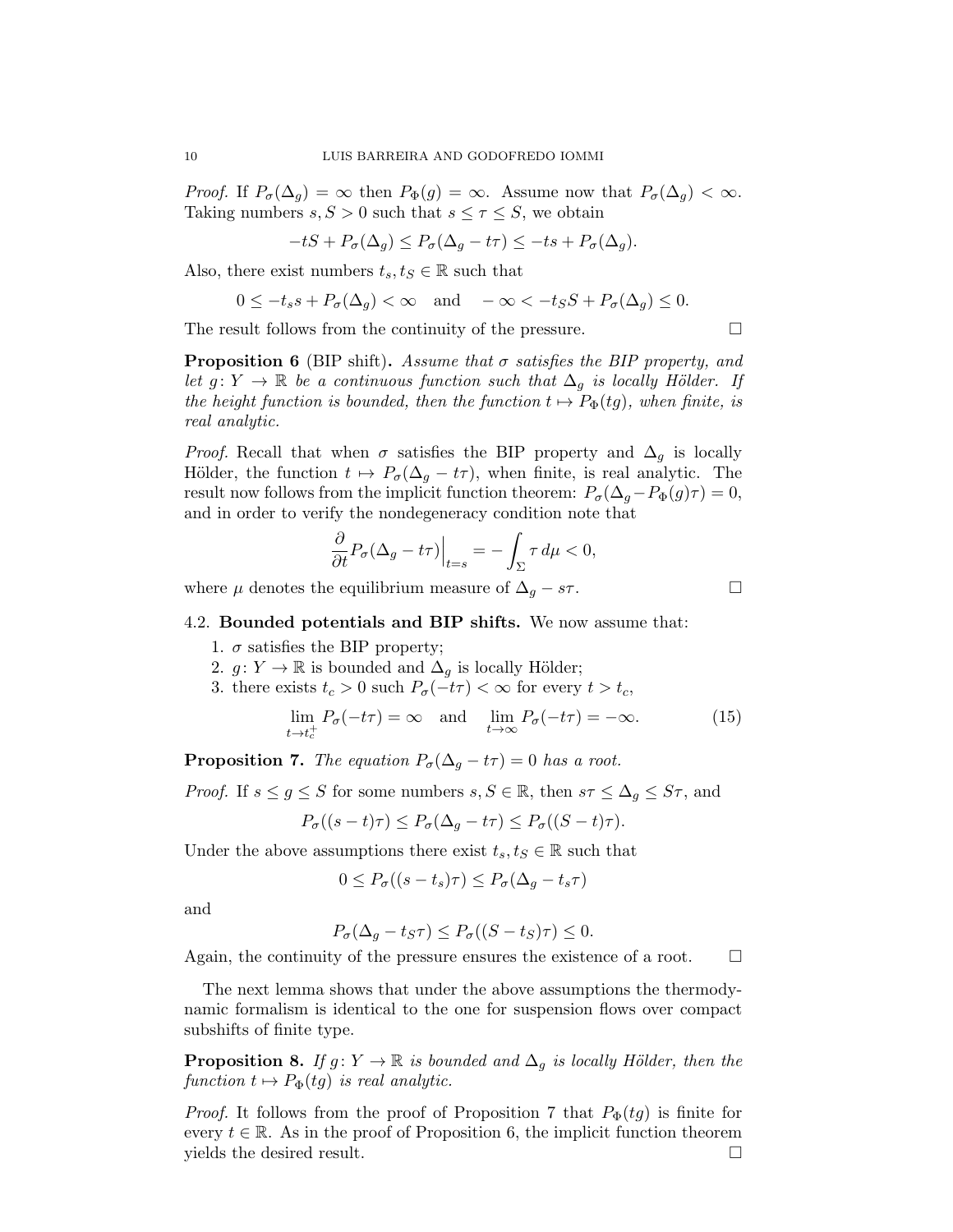4.3. Extension of potentials defined on the base. Let  $\phi \colon \Sigma \to \mathbb{R}$  be locally Hölder. It is shown in [1] that there exists a continuous function  $g: Y \to \mathbb{R}$  such that  $\Delta_g = \phi$ . This provides a tool to construct examples.

Namely, let  $f: \Sigma \to \mathbb{R}$  be a locally Hölder function, bounded above, and with  $P_{\sigma}(f) = 0$ . Let  $\varepsilon > 0$  and consider

$$
\Sigma^{+} = \{x \in \Sigma : f(x) > -\varepsilon\} \text{ and } \Sigma^{-} = \{x \in \Sigma : f(x) \le -\varepsilon\}.
$$

We define  $\tau, \phi \colon \Sigma \to \mathbb{R}$  by

$$
\tau(x) = \begin{cases}\n-f(x), & x \in \Sigma^- \\
\varepsilon, & x \in \Sigma^+ \n\end{cases} \text{ and } \phi(x) = \begin{cases}\nf(x) + \varepsilon, & x \in \Sigma^- \\
0, & x \in \Sigma^+ \n\end{cases}.
$$

Note that  $\tau \geq \varepsilon$  and  $\phi - \tau = f$ . Then

$$
P_{\sigma}(\Delta_g - \tau) = P_{\sigma}(\phi - \tau) = P_{\sigma}(f) = 0
$$

Therefore,  $P_{\Phi}(q) = 1$  and the recurrence properties of f can be transferred into recurrence properties of *g*. More precisely, using the language of [15, 16]:

- 1. if *f* is positive recurrent and the corresponding conformal measure belongs to  $\mathcal{M}_{\sigma}(-\tau)$ , then *g* has a conservative conformal measure and there exists an equivalent invariant probability measure;
- 2. if *f* is positive recurrent and the corresponding conformal measure does not belong to  $\mathcal{M}_{\sigma}(-\tau)$ , then *g* has a conservative conformal measure and there exists an equivalent invariant infinite measure (the same holds if *f* is null recurrent);
- 3. if *f* is transient, then *g* has no conservative conformal measure.

## 5. Multifractal analysis

In this section we study the multifractal analysis of suspension semiflows over countable Markov shifts. More precisely, we study the entropy spectra of Birkhoff averages. The case of suspension flows over finite Markov shifts was studied by Barreira and Saussol in [2, 3] (see also [13]).

5.1. Entropy of arbitrary sets. In the theory of multifractal analysis there are several ways to measure the "size" of a set. Here we consider the topological entropy. We note that the level sets  $J_{\alpha} \subset Y$  of a multifractal decomposition (see (18) in Section 5.2) are not obtained from a Markov shift  $\Sigma' \subset \Sigma$  as in (1), i.e., we cannot replace the pair  $(Y, \Sigma)$  by  $(J_\alpha, \Sigma')$  in (1) (unless  $J_{\alpha}$  is the whole space). This means that we need an appropriate notion of topological entropy in *arbitrary* subsets for suspension semiflows over countable Markov shifts. To the best of our knowledge, no such notion exists in the literature.

Let  $Z \subset Y$  be an arbitrary set (not necessarily compact nor invariant). We define the *topological entropy* of Φ on *Z* by

 $h^*(\Phi|Z) := \sup\{h_B(\Phi|Z \cap K) : K \subset Y \text{ compact and } \Phi\text{-invariant}\},$  (16)

where  $h_B(\Phi|Z \cap K)$  is Bowen's notion of topological entropy on an arbitrary subset of a compact invariant set (with respect to the Bowen–Walters distance on *Y*; see Section 2.3).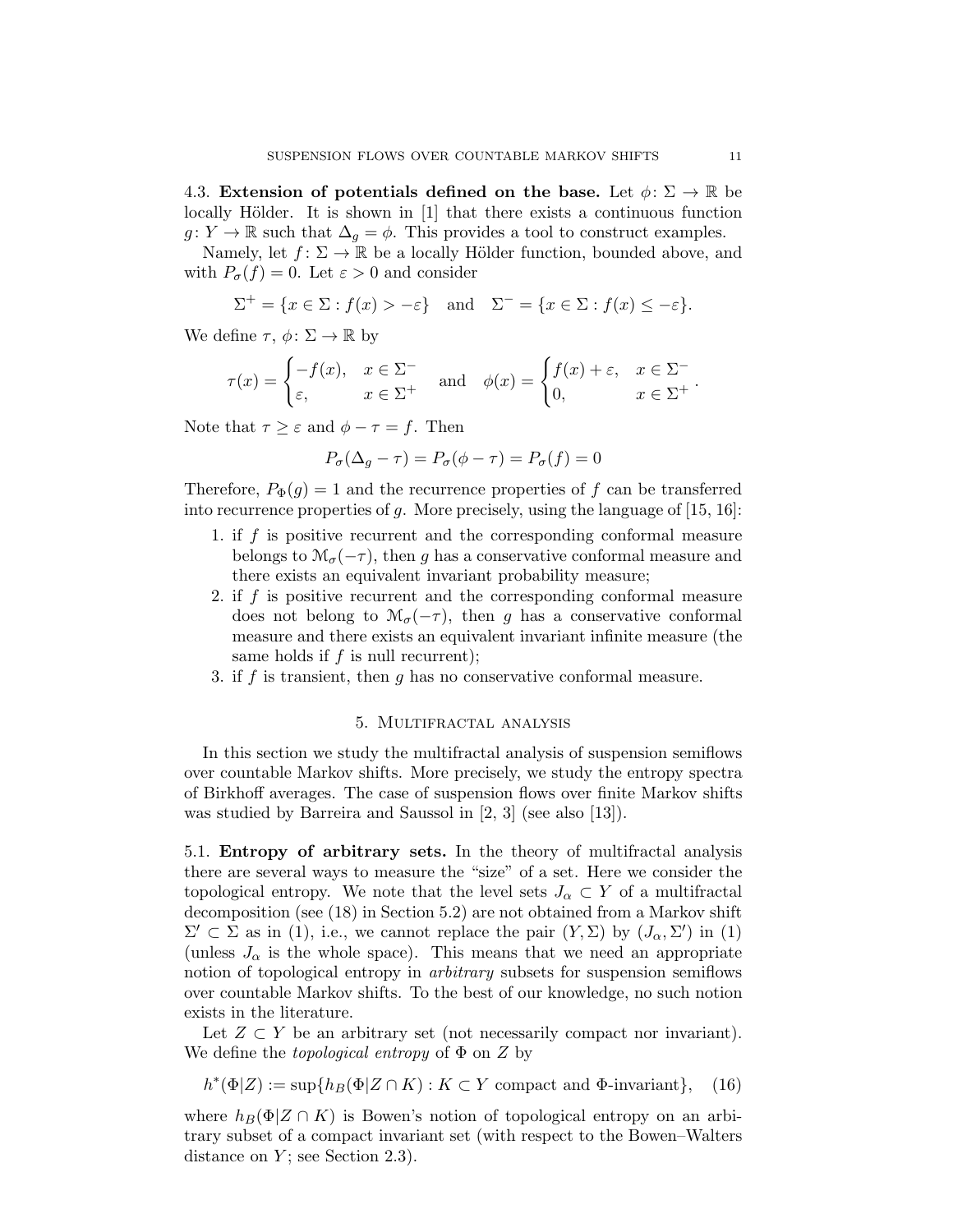We show that *h*∗(Φ*|Z*) is an extension both of Bowen's notion of topological entropy (on noncompact sets) and of our notion in (7) (and thus we have the right to continue calling it topological entropy).

Proposition 9. *The following properties hold:*

- 1. *for any set*  $Z \subset K' \subset Y$ *, where*  $K'$  *is compact and*  $\Phi$ *-invariant, we*  $h$ *ave*  $h^*(\Phi|Z) = h_B(\Phi|Z)$ ;
- 2. *if*  $Z \subset Y$  *is obtained from a Markov shift*  $\Sigma' \subset \Sigma$  *as in* (1), *i.e.*,

$$
Z = \{(x, t) \in \Sigma' \times \mathbb{R} : 0 \le t \le \tau(x)\},\tag{17}
$$

 $then h^*(\Phi|Z) = h(\Phi|Z).$ 

*Proof.* For the first property, note that since  $Z = Z \cap K'$ , it follows from the definitions that

$$
h^*(\Phi|Z) = h^*(\Phi|Z \cap K') = h_B(\Phi|Z \cap K') = h_B(\Phi|Z).
$$

For the second property, note that by (7) and Theorem 3,

$$
h(\Phi|Z) := \inf\{t \in \mathbb{R} : P_{\sigma|\Sigma'}(-t\tau) \le 0\}
$$
  
=  $\sup\{h(\Phi|K) : K \subset Z \text{ compact and } \Phi\text{-invariant}\}.$ 

Since

$$
h(\Phi|K) = h(\Phi|Z \cap K) = h_B(\Phi|Z \cap K),
$$

we obtain  $h(\Phi|Z) \leq h^*(\Phi|Z)$ . On the other hand, by Theorem 3 and (17),

$$
h_B(\Phi|Z \cap K) = h(\Phi|Z \cap K)
$$
  
= sup{ $h_\mu(\Phi) : \mu \in \mathcal{M}_\Phi$  with  $\mu(Z \cap K) = 1$ }  
 $\leq$  sup{ $h_\mu(\Phi) : \mu \in \mathcal{M}_\Phi$  with  $\mu(Z) = 1$ } =  $h(\Phi|Z)$ ,

and hence  $h^*(\Phi|Z) \leq h(\Phi|Z)$ . Therefore,  $h^*(\Phi|Z) = h(\Phi|Z)$ .

In view of Proposition 9 we will denote from now on both topological entropies  $h^*(\Phi|Z)$  and  $h_B(\Phi|Z)$  by  $h(\Phi|Z)$ .

5.2. Entropy spectra and multifractal analysis. We always assume in this section that the countable Markov shift in the base is topologically mixing and satisfies the BIP property. Recall that in this setting the pressure, when finite, is real analytic (see Section 2.2). We also assume that there exists  $t_c > 0$  such that  $P_{\sigma}(-t\tau) < \infty$  for every  $t > t_c$ , and that (15) holds.

We consider the multifractal decompositions induced by Birkhoff averages. Let  $g: Y \to \mathbb{R}$  be a continuous function such that  $\Delta_q$  is locally Hölder. Given  $\alpha \in \mathbb{R}$ , we consider the level set

$$
J_{\alpha} := \left\{ x \in Y \colon \lim_{t \to \infty} \frac{1}{t} \int_0^t g(\varphi_r x) dr = \alpha \right\},\
$$

where  $(\varphi_t)_{t>0}$  is the suspension semiflow. We also consider the *irregular* set

$$
J' := \left\{ x \in Y \colon \lim_{t \to \infty} \frac{1}{t} \int_0^t g(\varphi_r x) \, dr \text{ does not exist} \right\}.
$$

The multifractal decomposition is given by the disjoint union

$$
Y = \left(\bigcup_{\alpha \in \mathbb{R}} J_{\alpha}\right) \cup J'.\tag{18}
$$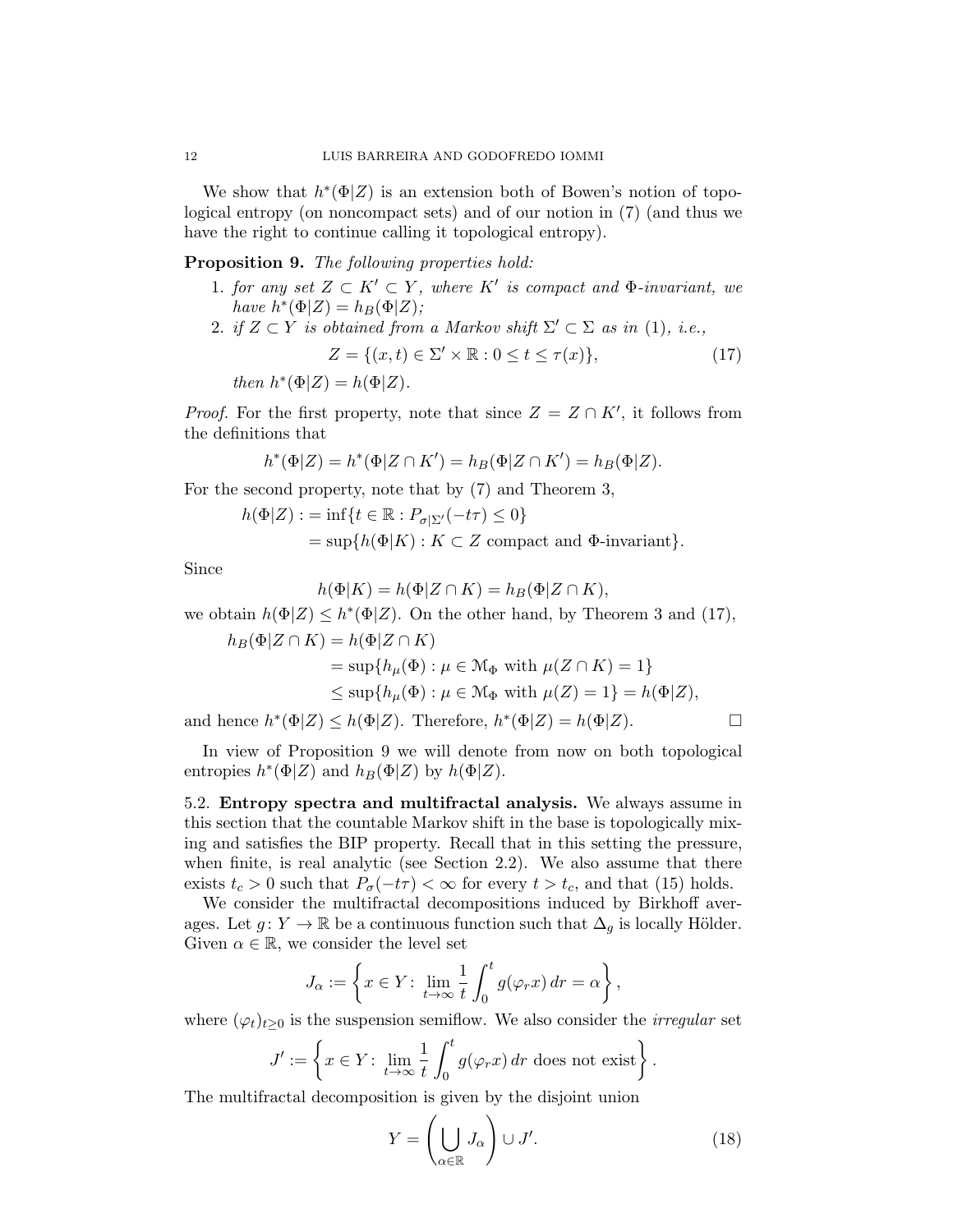Note that by Birkhoff's ergodic theorem,  $\mu(J') = 0$  for every  $\mu \in M_{\Phi}$ .

The *entropy spectrum* of the Birkhoff averages of *g* is defined by

$$
\mathcal{E}(\alpha) = h(\Phi|J_{\alpha}).
$$

We say that two functions  $g, h: Y \to \mathbb{R}$  are *cohomologous* if there exists a locally bounded measurable function  $\rho: Y \to \mathbb{R}$  such that

$$
g(x) - h(x) = \lim_{t \to 0^+} \frac{\rho(\varphi_t x) - \rho(x)}{t} \quad \text{for every } x \in Y.
$$

The following is our main result on the entropy spectrum.

**Theorem 10.** Let  $g: Y \to \mathbb{R}$  be a continuous function noncohomologous to a *constant and with*  $P_{\Phi}(g) = 0$ *, such that*  $\Delta_g$  *is locally Hölder and nonpositive. Then either:*

- 1. *E is real analytic, strictly concave, and its domain is a closed bounded interval;*
- 2. *E is real analytic, strictly concave, and its domain is unbounded;*
- 3. *E* has unbounded domain, and there exists  $\beta \in \mathbb{R}$  such that for  $t > \beta$ *the spectrum is strictly concave and for*  $t < \beta$  *the spectrum is constant equal to*  $h(\Phi)$ *.*

*In all cases the irregular set J' has full entropy, i.e,*  $h(\Phi|J') = h(\Phi)$ *.* 

*Proof.* It was proved by Barreira and Saussol in [2] (building on work of Barreira and Schmeling [4]) that if  $\Phi$  is a suspension flow over a compact subshift of finite type and  $\Delta_q$  is Hölder continuous, then the irregular set of a function *g* not cohomologous to a constant has full topological entropy. On the other hand, the cohomology assumption implies that there is an increasing sequence of compact  $\Phi$ -invariant sets  $K_n$  with  $\bigcup_{n\in\mathbb{N}} K_n = \Sigma$  such that  $g|K_n$  is not cohomologous to a constant (up to a bounded measurable function). Theorem 1 implies that

 $h(\Phi) = \sup \{ h(\Phi|K) : K \text{ compact and } \Phi\text{-invariant} \}$  $\geq$  sup $\{h(\Phi | J' \cap K) : K \text{ compact and } \Phi\text{-invariant}\} = h(\Phi | J')$  $\geq$  sup $\{h(\Phi | J' \cap K) : K \text{ compact and } \sigma | K \text{ is Markov}\}=h(\Phi),$ 

where the second equality is due to our definition of entropy, and where the last one follows from the cited work in [2]. This shows that the irregular set has full topological entropy.

We now set  $T(q) = P_{\Phi}(qg)$  for each  $q \in \mathbb{R}$ . Under our assumptions the function  $T(q)$  can either be:

- 1. finite and analytic for  $q \in \mathbb{R}$ ;
- 2. finite for  $q \geq 0$  and infinite for  $q < 0$ , and either

$$
-\lim_{q \to 0^+} \frac{d}{dq} P(qg) = \infty \quad \text{or} \quad -\lim_{q \to 0^+} \frac{d}{dq} P(qg) < \infty.
$$

We first assume that *T* is finite and analytic. In this case the approach of Barreira and Saussol in  $[2]$  can be used without change to show that  $\mathcal E$  is real analytic and strictly concave. Furthermore, arguments of Schmeling in [18] show that the domain of  $\mathcal E$  is a closed bounded interval.

Assume from now on that  $T(q) = \infty$  for negative values of q. It is shown in [2] that if  $\Phi$  is a suspension flow on a compact set *K* and  $\Delta_q$  is Hölder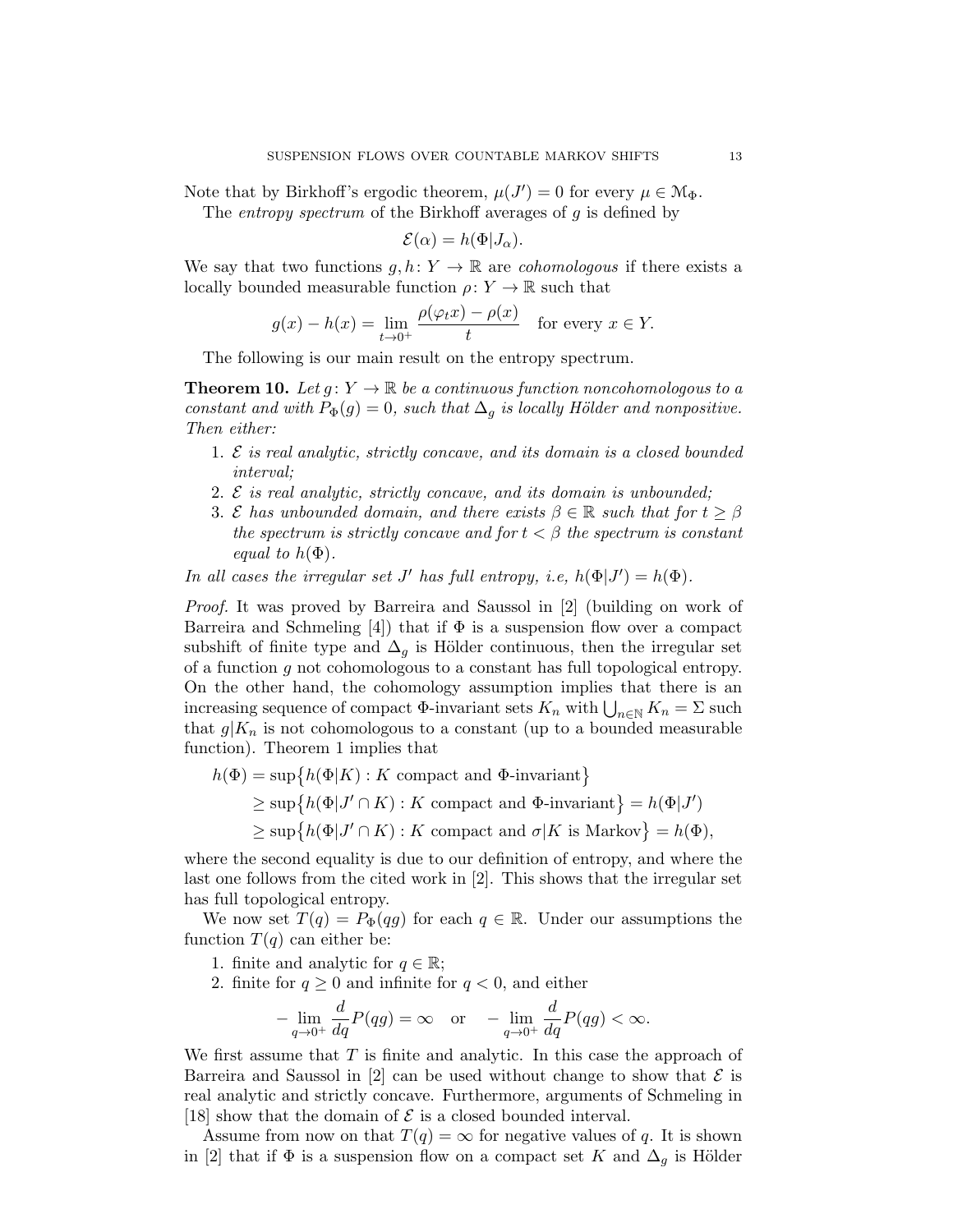continuous, then the domain of  $\mathcal E$  is the range of the derivative function  $T'$ , which is a closed bounded interval (we note that in the identity (19) in [2] we must add a minus sign before the integral, and thus  $\mathcal{E}(-T'(q))$  must also be replaced by  $\mathcal{E}(T'(q))$  in Theorem 9 in [2]).

To show that the domain of  $\mathcal E$  is unbounded we use an approximation argument. Set  $T_K(q) = P_{\Phi|K}(qg)$ . Due to the approximation property in Theorem 1, we have

$$
T(q) = \sup \{ T_K(q) : K \subset Y \text{ compact and } \Phi\text{-invariant} \}.
$$

We recall that for each compact and  $\Phi$ -invariant set  $K \subset Y$ , the function  $T_K$  is real analytic, and the range of  $T'_K$  is a bounded interval.

Note that  $T_K(0) \leq T(0) = h(\Phi) < \infty$  (our assumptions on the height function ensure that  $h(\Phi) < \infty$ ). Take  $a < 0$ . Since  $T(-1) = \infty$  there exists a compact and  $\Phi$ -invariant set  $K \subset Y$  such that  $|T_K(-1) - h(\Phi)| > -a$ . Since  $T_K$  is real analytic we can apply the mean value theorem, and there exists  $p \in [-1, 0]$  such that

$$
T_K(0) - T_K(-1) = T'_K(p).
$$

Therefore the range of  $T_K'$  is a bounded interval  $[s, S]$  (depending on  $K$ ) with  $s < a$ . The fact that the domain of  $\mathcal E$  is unbounded follows from the inclusion of each interval [*s, S*] in the domain.

Set now

$$
\beta = \lim_{q \to 0^+} \frac{d}{dq} P(qg). \tag{19}
$$

When  $\beta = -\infty$ , the range of *T'* is unbounded. It follows from work by Barreira and Saussol in [2] that

$$
\mathcal{E}(T'(q)) = T(q) - qT'(q),\tag{20}
$$

and the result follows immediately from this relation. When  $\beta$  is finite we have  $\mathcal{E}(\beta) = T(0)$ , which is an upper bound for *E*. Since the domain is unbounded and the function  $\mathcal E$  is concave, the spectrum satisfies  $\mathcal E(t) = h(\Phi)$ for  $t < \beta$ .

Recall that for suspension flows over finite Markov shifts the entropy spectrum is analytic and has bounded domain. This strongly contrasts with what happens here. In particular, the domain of the spectrum may be unbounded (see statements 2 and 3 of Theorem 10), and the spectrum may have points where it is not analytic (see statement 3). Recall that our assumptions on the height function ensure that  $h(\Phi) < \infty$ . Similar results can be obtained if we allow the flow to have infinite entropy (in which case the spectrum has unbounded image).

5.3. Bounded versus unbounded domain. To give an example corresponding to statement 1 in Theorem 10 it suffices to consider a bounded potential  $g: Y \to \mathbb{R}$ . As noted in Proposition 8, the function *T* is then analytic in R. Therefore the classical theory applies, and the entropy spectrum is real analytic, strictly concave, and has bounded domain.

We now turn to the case of unbounded domain. We first describe the basic idea to construct examples of this type. We write  $q = \log f$ , and we assume that  $0 < f < 1$ . The heuristic argument is as follows: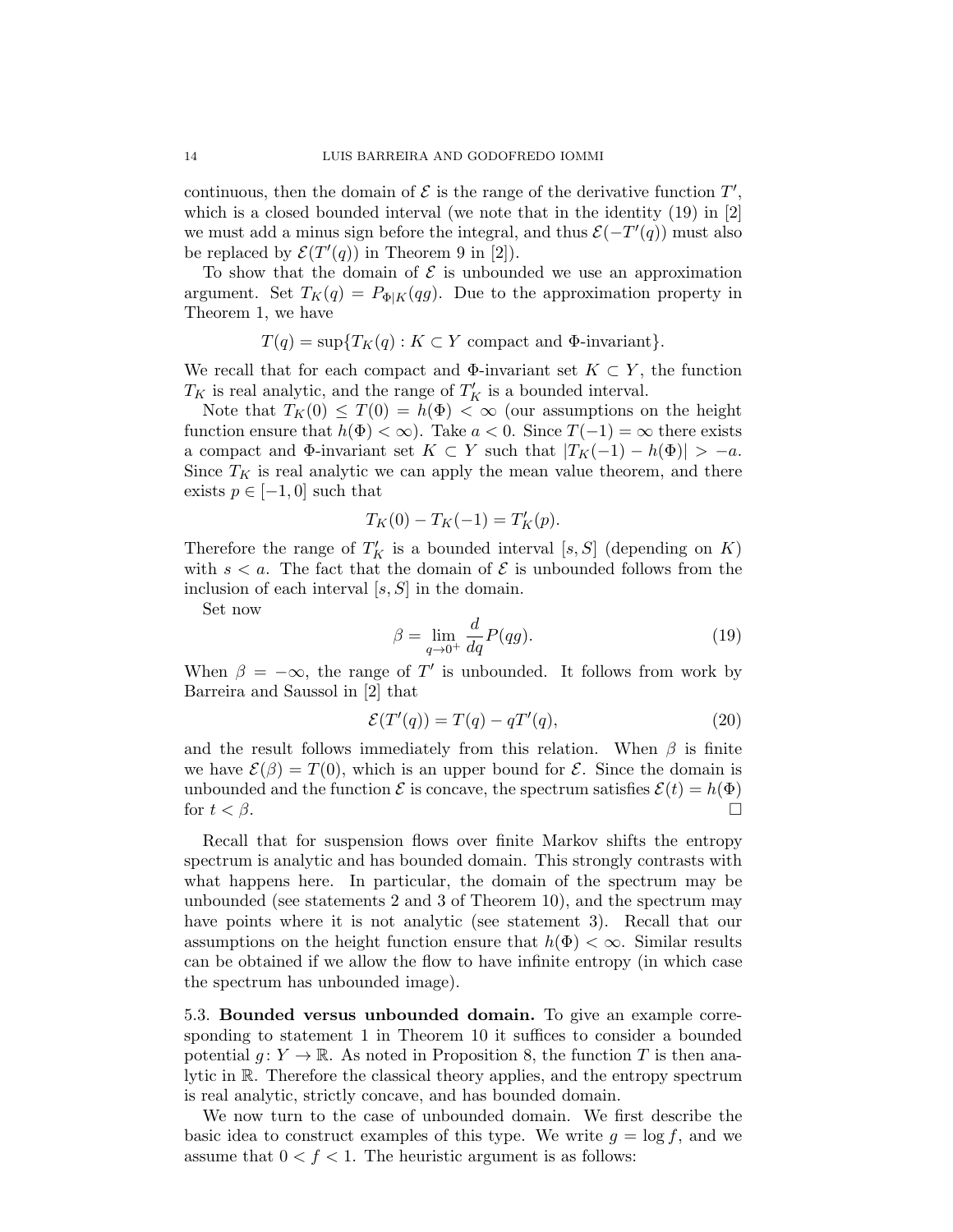1. in order that

$$
\left| \lim_{t \to \infty} \frac{1}{t} \int_0^t \log f(\varphi_r x) \, dr \right|
$$

is arbitrarily large for certain points  $x$ , we want  $f$  to be sufficiently close to zero; this means that for  $q < 0$  the potential  $q \log f$  should be sufficiently "large";

2. the notion of "large" is related to  $\tau$ : we need that  $q \log f$  is "larger" than  $\tau$ , in the sense that  $P(q \log f) = \infty$  for  $q < 0$ ; this means that

$$
\inf\{t \in \mathbb{R} : P_{\sigma}(\Delta_{q \log f} - t\tau) \le 0\} = \infty;
$$

3. in conclusion, if  $\Delta$ <sub>-log f</sub> is much "larger" than  $\tau$ , then the spectrum has unbounded domain.

Example 3. *Let* σ *be the full shift defined on* N*, and consider the height function*  $\tau(x) := \log(x_0(x_0+1))$ *. We know from Example 1 that*  $h(\Phi) = 1$ *. Consider now the locally constant potential defined by*  $\phi(x) = -x_0 \log x_0$ , *and let*  $g: Y \to \mathbb{R}$  *be a continuous function such that*  $\Delta_g = \phi$ . It follows *from* (9) *that for*  $q < 0$ *,* 

$$
P_{\Phi}(qg) = \inf\{t \in \mathbb{R} : P_{\sigma}(q\Delta_g - t\tau) \le 0\}
$$
  
\n
$$
\le \inf\{t \in \mathbb{R} : P_{\sigma}(q\phi - t\tau) \le 0\}
$$
  
\n
$$
= \inf\left\{t \in \mathbb{R} : \log \sum_{n=1}^{\infty} \frac{n^{qn}}{(n(n+1))^{t}} \le 0\right\} = \infty.
$$

*Hence, the entropy spectrum has unbounded domain.*

5.4. Examples for statements 2 and 3 in Theorem 10. We assume here that the entropy spectrum has unbounded domain. Given a function  $g: Y \to \mathbb{R}$ , we are assuming that  $P_{\Phi}(qg) = \infty$  for every  $q < 0$ . Note that, since the entropy is finite, we have  $P_{\Phi}(0) < \infty$ . In statements 2 and 3 of Theorem 10 the shape of the spectrum depends on  $\beta$  in (19).

**Lemma 1.** *The function*  $T$  *is analytic in*  $(0, 1)$ *.* 

*Proof.* Let  $q \in (0,1)$ . Since  $\Delta_q \leq 0$  we have that  $\Delta_q \leq q\Delta_q$ . Therefore

$$
P_{\sigma}(\Delta_g - t\tau) \le P_{\sigma}(q\Delta_g - t\tau) \le P_{\sigma}(-t\tau).
$$

Thus, there exist  $t_s, t_s \in \mathbb{R}$  such that

$$
P_{\sigma}(q\Delta_g - t_s\tau) \le 0
$$
 and  $0 \le P_{\sigma}(q\Delta_g - t_S\tau) < \infty$ .

The continuity of the pressure ensures the existence of a root of the equation  $P_{\sigma}(q\Delta_g - t\tau) = 0$  for every  $q \in (0, 1)$ . Since the shift  $\sigma$  has the BIP property, the analyticity of *T* follows from the implicit function theorem. the analyticity of  $T$  follows from the implicit function theorem.

The derivative of the pressure is given by

$$
\frac{d}{dq}P_{\sigma}(qg)|_{q=p} = \int_{Y} g d\mu_{p} = \frac{\int_{\Sigma} \Delta_{g} d\nu_{p}}{\int_{\Sigma} \tau d\nu_{p}},\tag{21}
$$

where  $\mu_p$  is the equilibrium measure for pg, and  $\nu_p$  is the equilibrium measure for  $p\Delta_q - P_{\Phi}(pg)\tau$ . Denote by  $\mu_0$  the measure of maximal entropy for the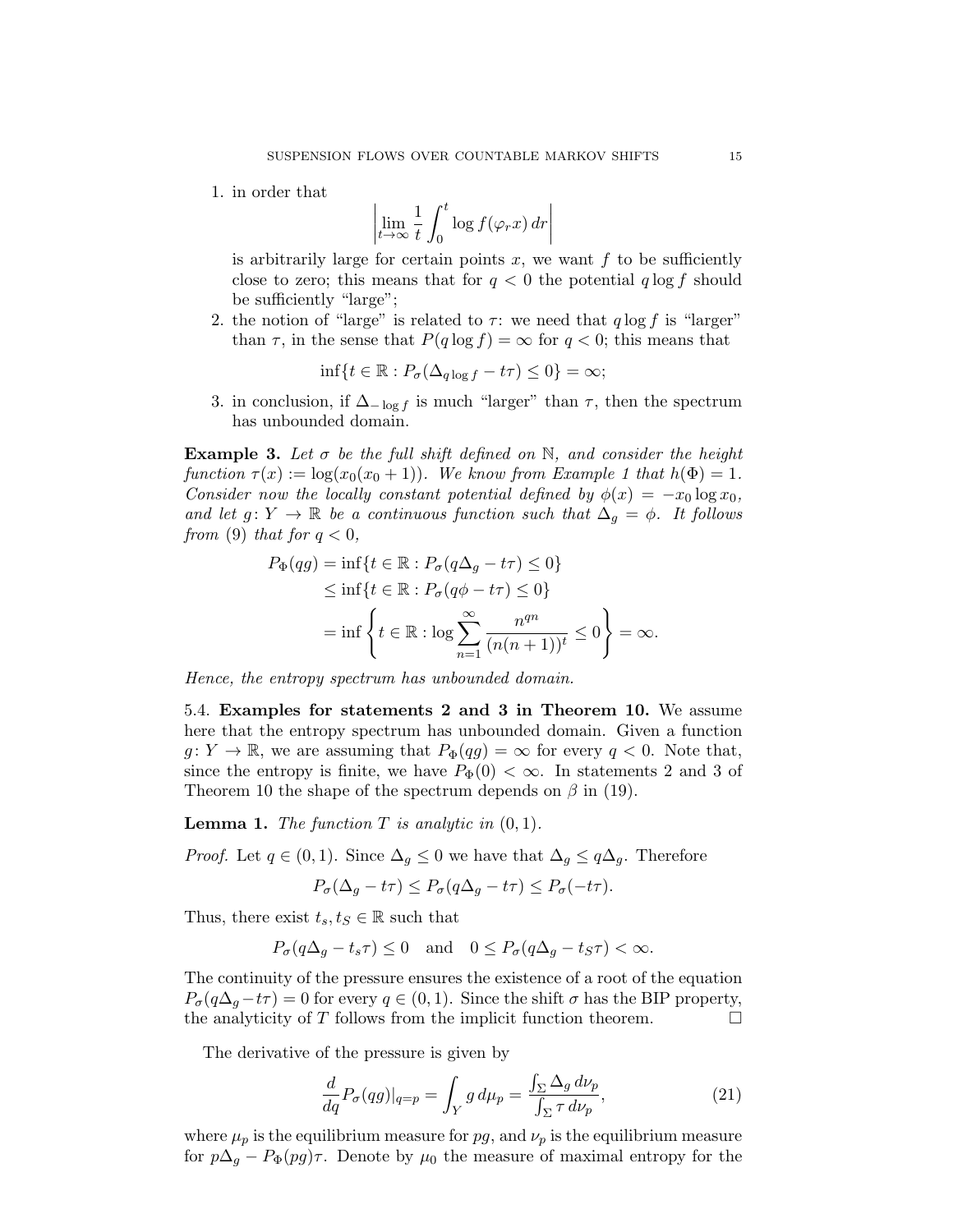flow (note that it exists since  $\Sigma$  is the full shift and  $P(-h(\Phi)\tau) = 0$ ), and by  $\nu_0$  the equilibrium (Gibbs) measure for  $-h(\Phi)\tau$  (see [16]). We have

$$
T'(0) = \frac{\int_{\Sigma} \Delta_g \, d\nu_0}{\int_{\Sigma} \tau \, d\nu_0}
$$

Since  $\tau$  is bounded away from zero, it follows from the variational principle that

$$
0 < \int_{\Sigma} \tau \, d\nu_0 = \frac{h_{\nu_0}(\sigma)}{h(\Phi)} < \infty
$$

The problem, depending on whether  $\beta$  is finite or not, is thus reduced to the integrability of  $\Delta_q$  with respect to  $\nu_0$ , and we can obtain general assumptions for each situation in statements 2 and 3 of Theorem 10.

**Proposition 11.** Let  $\nu_0$  the equilibrium measure for  $-h(\Phi)\tau$ .

- 1. If  $\Delta_g \notin L^1_{\nu_0}$  then the spectrum is analytic and strictly concave.
- 2. If  $\Delta_g \in L^1_{\nu_0}$  then the spectrum is analytic and strictly concave up to *some critical point after which the spectrum is constant.*

This criterion can be used to construct examples.

**Example 4**  $(-T'(0) = \infty)$ . *With the same setting as in Example 3, we consider the locally constant function defined by*  $\phi(x) = -(x_0)^2 \log x_0$ . Let  $g: Y \to \mathbb{R}$  *be a continuous function such that*  $\Delta_q = \phi$ *. Since*  $\nu_0$  *is a Gibbs measure we have*

$$
-\int_{\Sigma} \Delta_g \, d\nu_0 = -\sum_{n=1}^{\infty} \int_{C_n} \Delta_g \, d\nu_0 = \sum_{n=1}^{\infty} -\Delta_g |_{C_n} \nu_0(C_n)
$$

$$
\geq K \sum_{n=1}^{\infty} \frac{n^2 \log n}{n(n+1)} = \infty
$$

*for some constant*  $K > 0$ . In this case the spectrum has unbounded domain, *is analytic, and is strictly concave.*

Example  $5(-T'(0) < \infty)$ . Let  $\sigma$  be the full shift on  $\mathbb{N}$ , and  $\tau(x) := x_0 \log 2$ . *Using* (9) *we obtain*

$$
P_{\sigma}(-\tau) = \log \sum_{n=1}^{\infty} 2^{-n} = 0.
$$

*Hence,*  $h(\Phi) = 1$ *. Define*  $\phi(x) = \log(x_0(x_0 + 1))$  *and let*  $g: Y \to \mathbb{R}$  *be a continuous function such that*  $\Delta_g = \phi$ *. Since*  $\nu_0$  *is a Gibbs measure we have* 

$$
-\int_{\Sigma} \Delta_g \, d\nu_0 = \sum_{n=1}^{\infty} -\Delta_g \big|_{C_n} \nu_0(C_n) \le K \sum_{n=1}^{\infty} \frac{\log(n(n+1))}{2^n} < \infty
$$

*for some constant*  $K > 0$ *. In this case the spectrum has unbounded domain, and there exists*  $\beta \in \mathbb{R}$  *such that* 

$$
\mathcal{E}(\alpha) = \begin{cases} \text{strictly concave} & \text{if } \alpha > \beta \\ 1 & \text{if } \alpha \leq \beta \end{cases}.
$$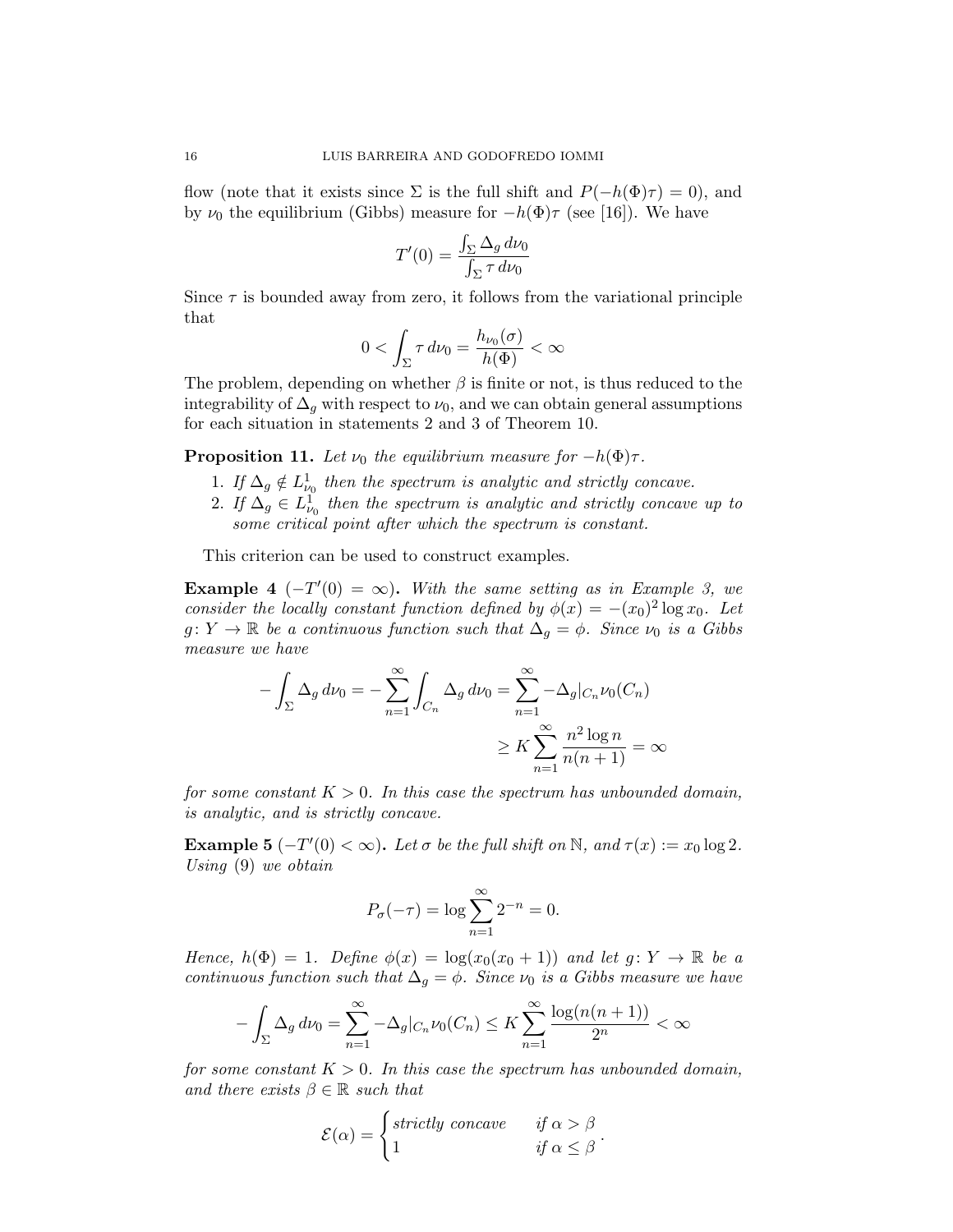5.5. **Existence of full measures.** A  $\Phi$ -invariant probability measure  $\mu_{\alpha}$  is called a *full* measure for the level set  $J_{\alpha}$  if  $h_{\mu_{\alpha}}(\Phi) = h(\Phi|J_{\alpha})$ . The existence of full measures is closely related to the existence of equilibrium measures for  $-T(q) + qg$ , for an appropriate range of values of the parameter q.

The problem can be reduced to a corresponding problem for the Markov shift. By Theorem 4, since  $P_{\Phi}(-T(q) + qg) = 0$ , there is an equilibrium measure for  $-T(q) + qg$  if and only if

$$
P_{\sigma}(\Delta_{-T(q)+qg}) = 0
$$

and there is an equilibrium measure for  $\Delta_{-T(q)+qq}$ . The advantage of the reduction is that since the Markov shift  $\sigma$  satisfies the BIP property, the potential  $q\Delta_q - T(q)\tau = \Delta_{-T(q)+qg}$  has a unique Gibbs measure  $\nu_q$ . In the case of finite Markov shifts, a *full* measure is obtained from the product of  $\nu_q$  and Lebesgue measure. The difficulty in the present setting is that the Gibbs measure might not be an equilibrium measure. In fact, it can happen that

$$
h_{\nu_q}(\sigma) = \infty
$$
 and  $\int_{\Sigma} (q\Delta_g - T(q)\tau) d\nu_q = -\infty$ ,

and thus the sum of the two terms is meaningless. Note that we are assuming that  $h(\Phi) < \infty$ , and thus  $h_{\nu_q}(\sigma) = \infty$  implies that  $\int_{\Sigma} \tau \, d\nu_q = \infty$ , that is,  $\nu_q \notin \mathcal{M}_{\sigma}(-\tau)$  (see Example 6 below). Therefore,  $\nu_q \in \mathcal{M}_{\sigma}(-\tau)$  if and only if the measure  $\mu_q$  obtained from the product  $\nu_q \times m$  is an equilibrium measure for  $-T(q) + qg$ .

Theorem 12. *Under the hypotheses of Theorem 10, the following holds:*

- 1. *if*  $T(q) = \infty$  *for negative values of q and*  $\beta$  *is finite, then for*  $\alpha < \beta$ *there is no full measure for*  $J_{\alpha}$ ;
- 2. *if*  $q \in \mathbb{R}$  *is such that*  $T'(q) = \alpha$  *and*  $\nu_q \in \mathcal{M}_\sigma(-\tau)$ *, then there is a full measure for*  $J_{\alpha}$  *when:* 
	- (a) *T is real analytic in*  $\mathbb{R}$  *and*  $\alpha \in (\alpha_{\min}, \alpha_{\max})$ ;
	- (b)  $T(q) = \infty$  *for negative values of q*,  $\beta = -\infty$ *, and*  $\alpha \in (-\infty, \alpha_{\text{max}})$ *;*
	- (c)  $T(q) = \infty$  *for negative values of q,*  $\beta$  *is finite and*  $\alpha \in (\beta, \alpha_{\text{max}})$ *.*

*Proof.* To prove statement 1 assume on the contrary that there is a full measure  $\mu_{\alpha}$  for  $J_{\alpha}$ , where  $\alpha < \beta$ . Recall that for  $\alpha < \beta$  the level set has full topological entropy,  $h(J_\alpha) = h(\Phi)$ . Therefore, if

$$
h_{\mu_{\alpha}}(\sigma) = h(\Phi|J_{\alpha}) = h(\Phi),
$$

then  $\mu_{\alpha}$  is a measure of maximal entropy. But  $\mu_{\beta}$  is also a measure of maximal entropy and there is at most one (there is at most one equilibrium measure for  $-h(\Phi)\tau$ ; see [8, Theorem 1.1]).

For statement 2, let  $\alpha(q) = T'(q)$ . Denote by  $\mu_q$  the unique equilibrium measure for  $-T(q) + qg$ . By (21), we have

$$
\int_Y g \, d\mu_q = \alpha(q) \quad \text{and} \quad \mu_q(J_{\alpha(q)}) = 1.
$$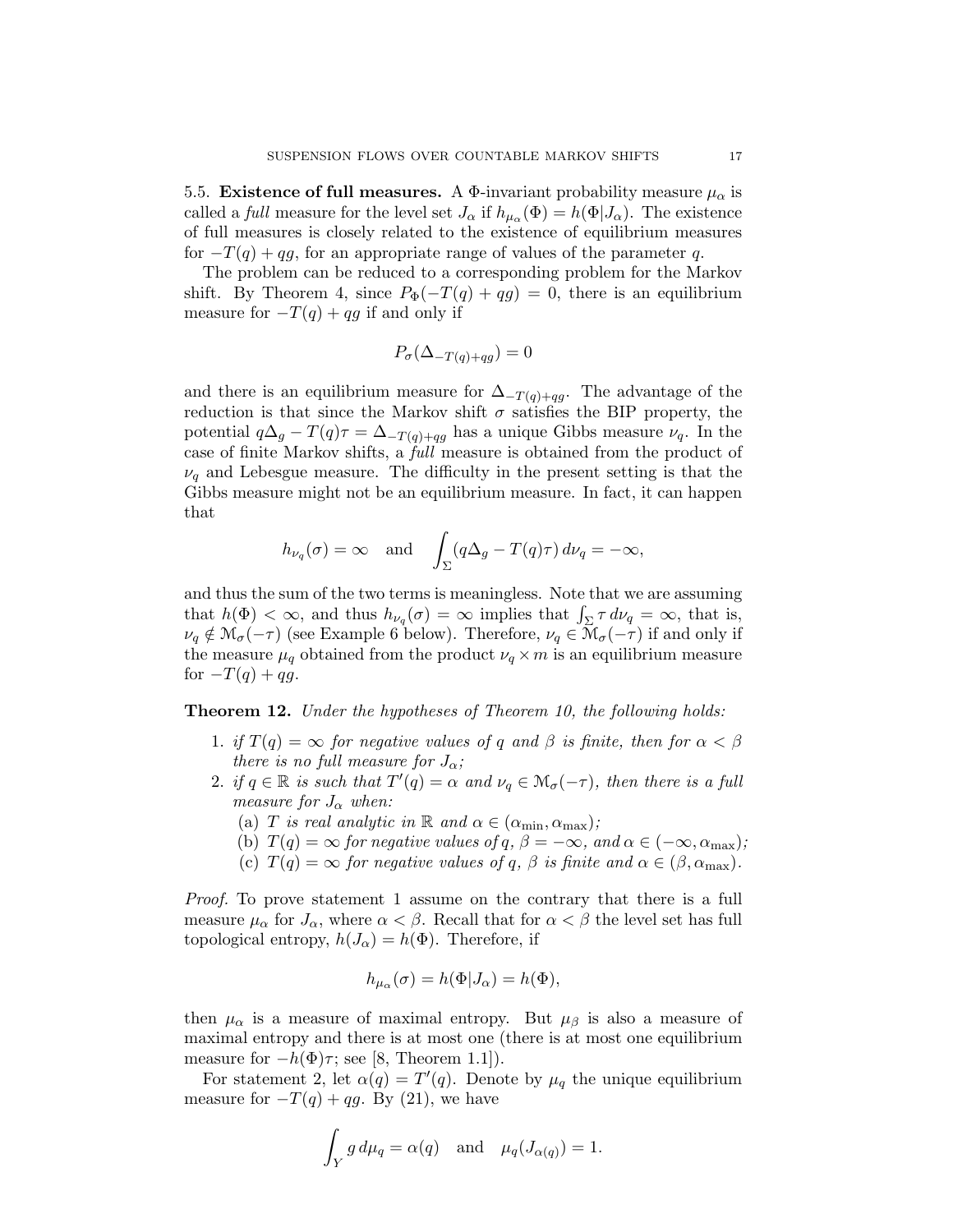Moreover,  $\mu_q = R(\nu_q)$  where  $\nu_q$  is the unique equilibrium (Gibbs) measure for  $q\Delta_q - T(q)\tau$ . In fact

$$
\sup \left\{ h_{\nu}(\sigma) + \int_{\Sigma} (q\Delta_g - T(q)\tau) \, d\nu : \nu \in \mathcal{M}_{\sigma} \right\}
$$
  
=  $h_{\nu_q}(\sigma) + \int_{\Sigma} (q\Delta_g - T(q)\tau) \, d\nu_q = P_{\sigma}(q\Delta_g - T(q)\tau) = 0.$ 

We obtain

$$
\frac{h_{\nu_q}(\sigma)}{\int_{\Sigma} \tau \, d\nu_q} = T(q) + q \frac{\int_{\Sigma} \Delta_g \, d\nu_q}{\int_{\Sigma} \tau \, d\nu_q}.
$$

Therefore, by Abramov's formula and (20),

$$
h_{\mu_q}(\Phi) = T(q) + q \int_Y g d\mu_q = T(q) + q\alpha(q) = \mathcal{E}(\alpha(q)).
$$

The measure  $\mu_q$  is the unique full measure for  $J_{\alpha(q)}$ . Otherwise, if  $\mu \in \mathcal{M}_{\Phi}$ is such that  $\mu \neq \mu_q$ ,  $\mu(J_{\alpha(q)}) = 1$ , and

$$
h_{\mu}(\Phi) = T(q) - q\alpha(q),
$$

then by the variational principle and the uniqueness of the equilibrium measure we obtain

$$
h_{\mu}(\Phi) + q\alpha(q) = T(q) = P_{\Phi}(qg)
$$
  
= 
$$
h_{\mu_q}(\Phi) + q \int_Y g d\mu_q > h_{\mu}(\Phi) + q \int_Y g d\mu.
$$

Therefore  $\alpha(q) > \int_Y g d\mu$ . On the other hand, since  $\mu(J_{\alpha(q)}) = 1$  we have that  $\alpha(q) = \int_Y g \, d\mu$ . This contradiction completes the proof.

We give an example of a suspension flow and a function *g* such that  $P_{\sigma}(\Delta_q - P_{\Phi}(q)\tau) = 0$  and there exists an equilibrium measure  $\nu \in \mathcal{M}_{\sigma}$  for  $\Delta_g - P_{\Phi}(g) \tau$  but  $\int_{\Sigma} \tau d\nu = \infty$ . Therefore, *g* has no equilibrium measure.

Example 6. *Consider a full shift defined on* N*, and the height function* τ *given on cylinders by*  $\tau|_{C_k} = k \log k$ *. Let also*  $f: \Sigma \to \mathbb{R}$  *be defined by* 

$$
f|_{C_k} := -\log(k(k+1)),
$$

*and consider a function*  $g: Y \to \mathbb{R}$  *such that*  $\Delta_q = f - \tau$ *. We obtain* 

$$
P_{\sigma}(\Delta_g + \tau) = P_{\sigma}(f - \tau + \tau) = 0.
$$

*Therefore,*  $P_{\Phi}(g) = -1$ . Moreover, since the system satisfies the BIP prop*erty, there exists a Gibbs measure*  $\nu$  *corresponding to*  $\Delta_g + \tau$ *. Nevertheless,* 

$$
\int_{\Sigma} \tau \, d\nu = \sum_{k=1}^{\infty} \tau |_{C_k} \nu(C_k) = \sum_{k=1}^{\infty} \frac{k \log k}{k(k+1)} = \infty.
$$

#### **REFERENCES**

- 1. L. Barreira, L. Radu and C. Wolf, *Dimension of measures for suspension flows*, Dyn. Syst. 19 (2004), 89–107.
- 2. L. Barreira and B. Saussol, *Multifractal analysis of hyperbolic flows*, Comm. Math. Phys. 214 (2000), 339–371.
- 3. L. Barreira and B. Saussol, *Variational principles for hyperbolic flows*, in Differential Equations and Dynamical Systems (Lisboa, 2000), Eds. A. Galves, J. Hale and C. Rocha, Fields Inst. Comm. 31, Amer. Math. Soc., 2002, pp. 43–63.